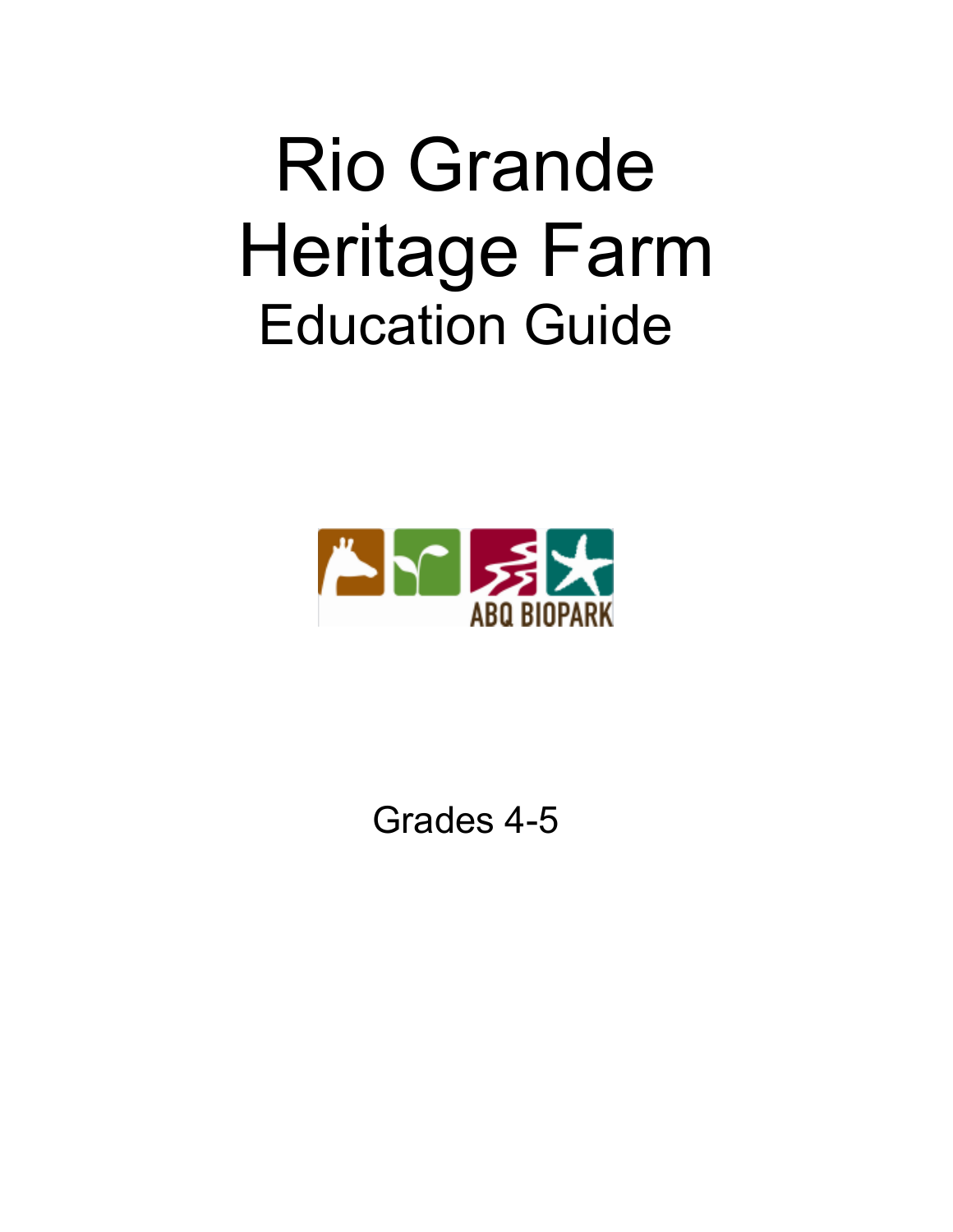#### **Contents**

General Biopark Information Biopark Group Admission Information School Lunch Order Form General Teacher Tips Chaperone Guide Teacher Background Information Pre-Visit Activities Field Trip Worksheet Post-Visit Activities Student Handouts Student Handout Answer Sheets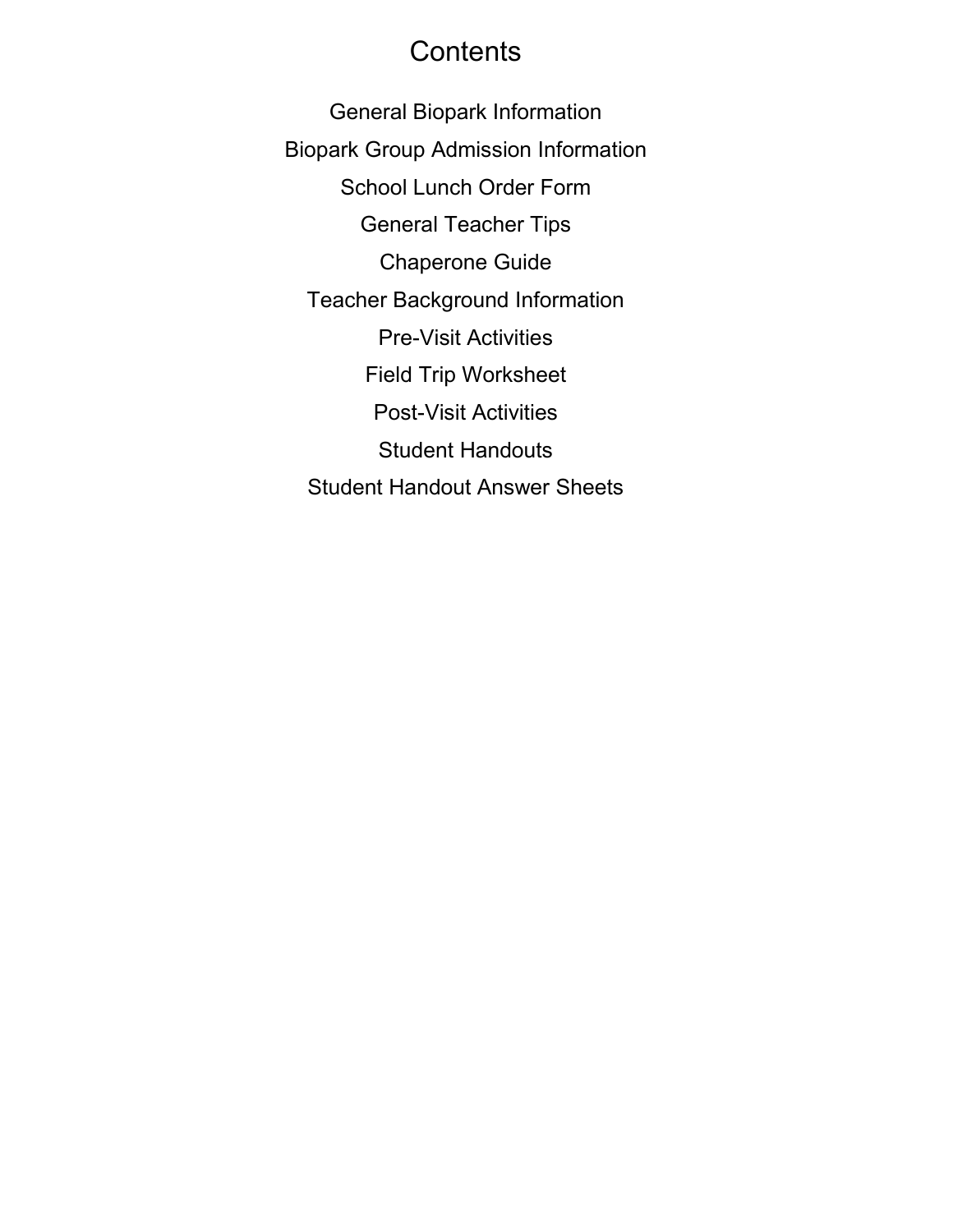# GENERAL BIOPARK INFORMATION

#### **Facilities**

The Albuquerque BioPark is a gateway to the mystery and diversity of living organisms. Core facilities include: Albuquerque Aquarium, Rio Grande Botanic Garden, Rio Grande Zoo and Tingley Beach. The BioPark has an estimated 6,000 animals, 11,000 plants, 300 staff and 300 year-round volunteers. The Director of the Albuquerque BioPark is Ray Darnell.

The **Albuquerque Aquarium** is a great place to explore aquatic environments by tracing a drop of water from the headwaters of the Rio Grande in southern Colorado to the Gulf of Mexico and out to the oceans of the world. Current exhibits highlight fish of the Rio Grande at Central Bridge, moray eels, invertebrates, coral reefs, floating jellies, sea turtles and lots of toothy sharks. Further construction will develop tanks that highlight species that live in the Pacific Ocean. (Location 2601 Central NW)

The **Rio Grande Botanic Garden** celebrates the miracle of photosynthesis in living color every day. Our state-of-the-art glass conservatories feature plants native to Mediterranean climate zones and xeric plants from North American deserts and other arid regions of the world. A trio of formal walled gardens illustrates Old World design in fountains, tile, herbs and roses. El Jardin de la Curandera is an ethnobotanic exhibit with a beautiful bronze sculpture, and the Children's Fantasy Garden has giant fun for kids of all ages. The PNM Butterfly Pavilion, home to thousands of butterflies, is open May-September. The newest exhibit, the Rio Grande Heritage Farm, opened in the summer of 2004. (Location 2601 Central NW)

The **Rio Grande Zoo**, established in 1927, combines rocky outcrops, grassy meadows, towering cottonwoods, shimmering waterfalls and tranquil pools that create an oasis for exotic and native species. Over a thousand animals of every shape and size receive the best care every day. Exhibits for Backyard Bugs, Tropical American species, zebras, and koalas have opened in recent years. The newest exhibit, Africa, opened in Fall 2004 and features hyenas, chimpanzees, ostriches, and more. (Location 903 Tenth Street NW)

The newly renovated **Tingley Beach** features three fishing lakes that are regularly stocked with Rainbow Trout and are free to the public. All anglers over age 12 must have a current New Mexico fishing license. Tingley Beach park also includes three wetlands areas covering 13 acreas. A narrow gauge train leaves from the Tingley Beach Train Station daily (except Thanksgiving, Christmas, and New Year's Day) and travels along the perimeter of the botanic garden and the back of the zoo, stopping at each location about once an hour.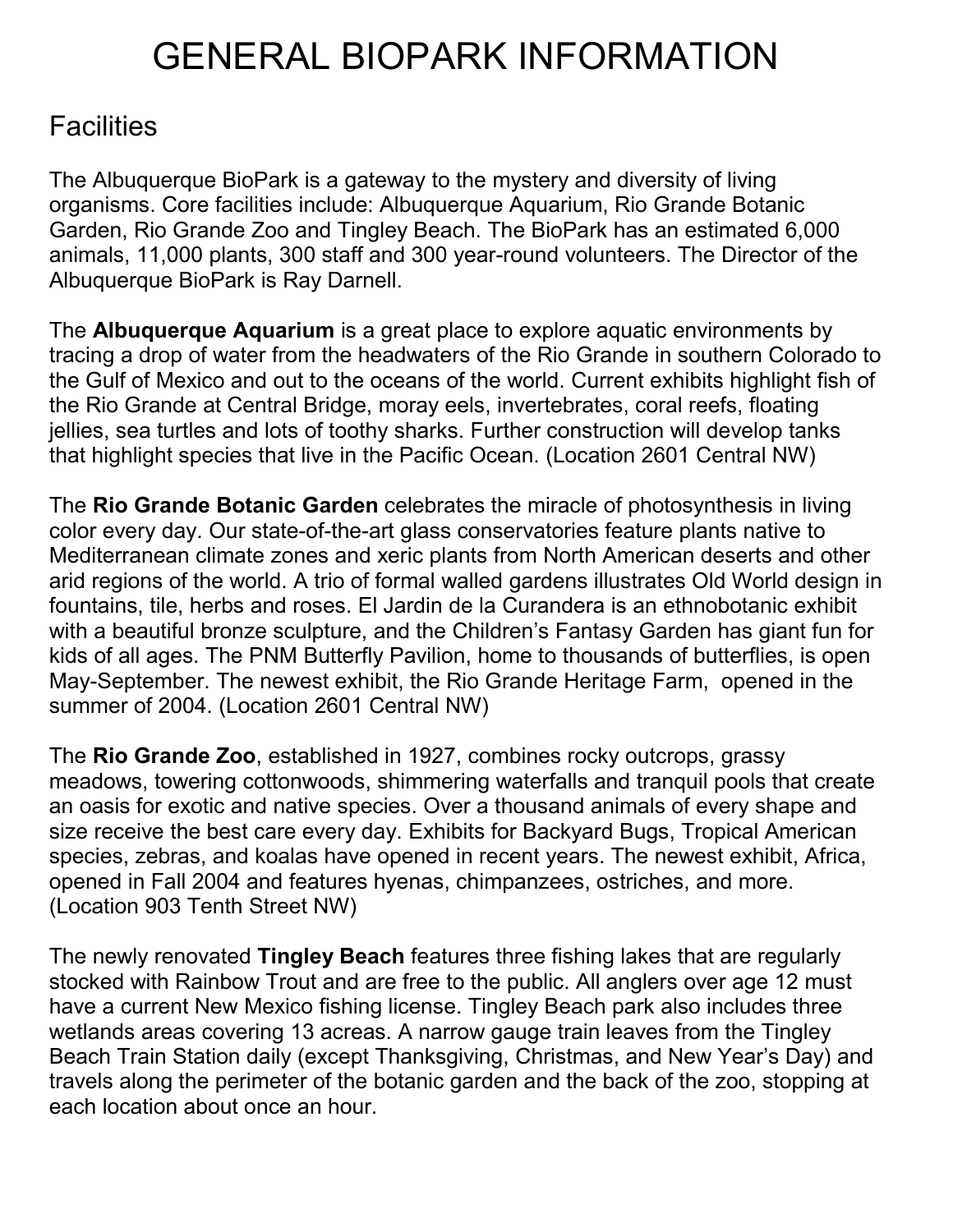Hours of operation: 9:00am to 5:00pm: Monday-Friday 9:00am to 6:00pm: Weekends in June, July and August Closed: Thanksgiving, Christmas and New Year's Day

#### Albuquerque BioPark Mission Statement

The mission of the Albuquerque Biological Park is to enrich the quality of life for all, through education, recreation, conservation and research by providing a comprehensive environmental park consisting of the Albuquerque Aquarium, Rio Grande Botanic Garden, Rio Grande Zoo and Tingley Beach.

For more BioPark information please call (505) 248-8500

# BIOPARK GROUP ADMISSION INFORMATION

### GROUP REQUIREMENTS:

A chaperone ratio of 1 adult for every 5 students is required. Your group will be charged according to the total number you arrive with, not the number your reservation was made for. Reservations are only scheduled Monday through Friday.

## GROUPS MUST ENTER AS A GROUP:

In order to qualify for discount admission, your group must be processed in one transaction. Individual payments will not be accepted at the reduced admission rate. Late arrivals will be required to pay full price admission. Your group will be admitted based on the count on your receipt. Do not pay for members that are arriving late. Remember to wait for your bus driver if he/she wishes to visit with your group.

Chaperones are responsible for group behavior. Please assign a chaperone to a specific group of children. Unsupervised and misbehaving children and their groups will be escorted from the grounds by security and the school principal will be notified. Please attach an identifying name tag to each student. On the name tag, include the student's name, the teacher's name, and the school name. (For the safety of the children and animals, please do not use pins.)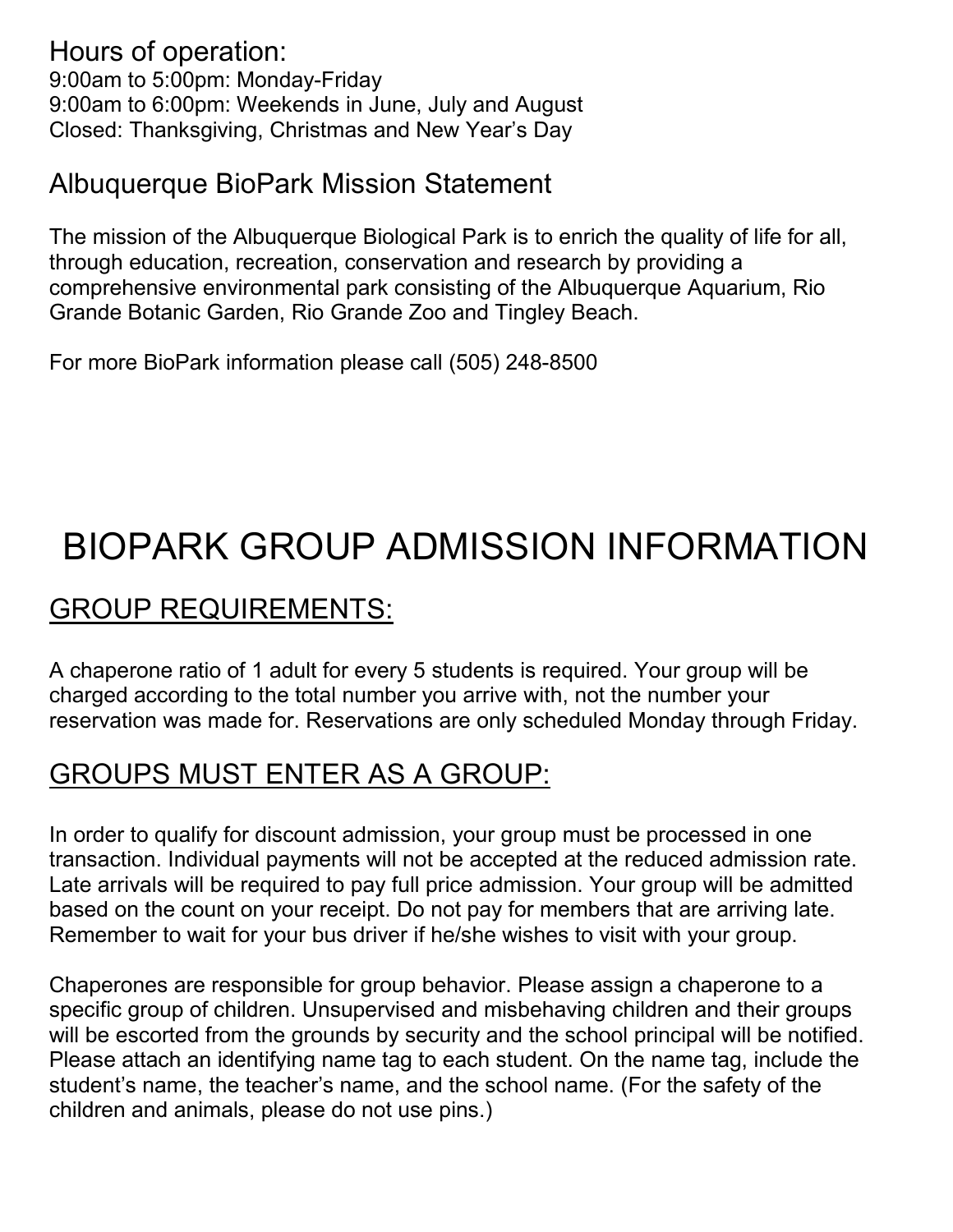### RESERVED GROUP ADMISSION RATES:

#### Albuquerque Aquarium/Rio Grande Botanic Garden (including Heritage Farm)

| 1.1<br><b>Adults</b><br><b>Students</b> | \$2.00<br>\$1.50 |
|-----------------------------------------|------------------|
| Rio Grande Zoo                          |                  |
| Adults<br><b>Students</b>               | \$2.00<br>\$1.50 |

#### REGULAR ADMISSION RATES:

| Seniors (Age 65 and over) | \$3.00 |
|---------------------------|--------|
| Adults (Age 13-64)        | \$7.00 |
| Children (Age 3-12)       | \$3.00 |
| Children under 3          | Free   |

The BioPark accepts cash, check, Visa, Mastercard, and purchase orders.

RESERVATIONS: (505) 764-6272

THIS PACKET DOES NOT CONSTITUTE A CONFIRMED RESERVATION. THIS IS FOR INFORMATION PURPOSES ONLY.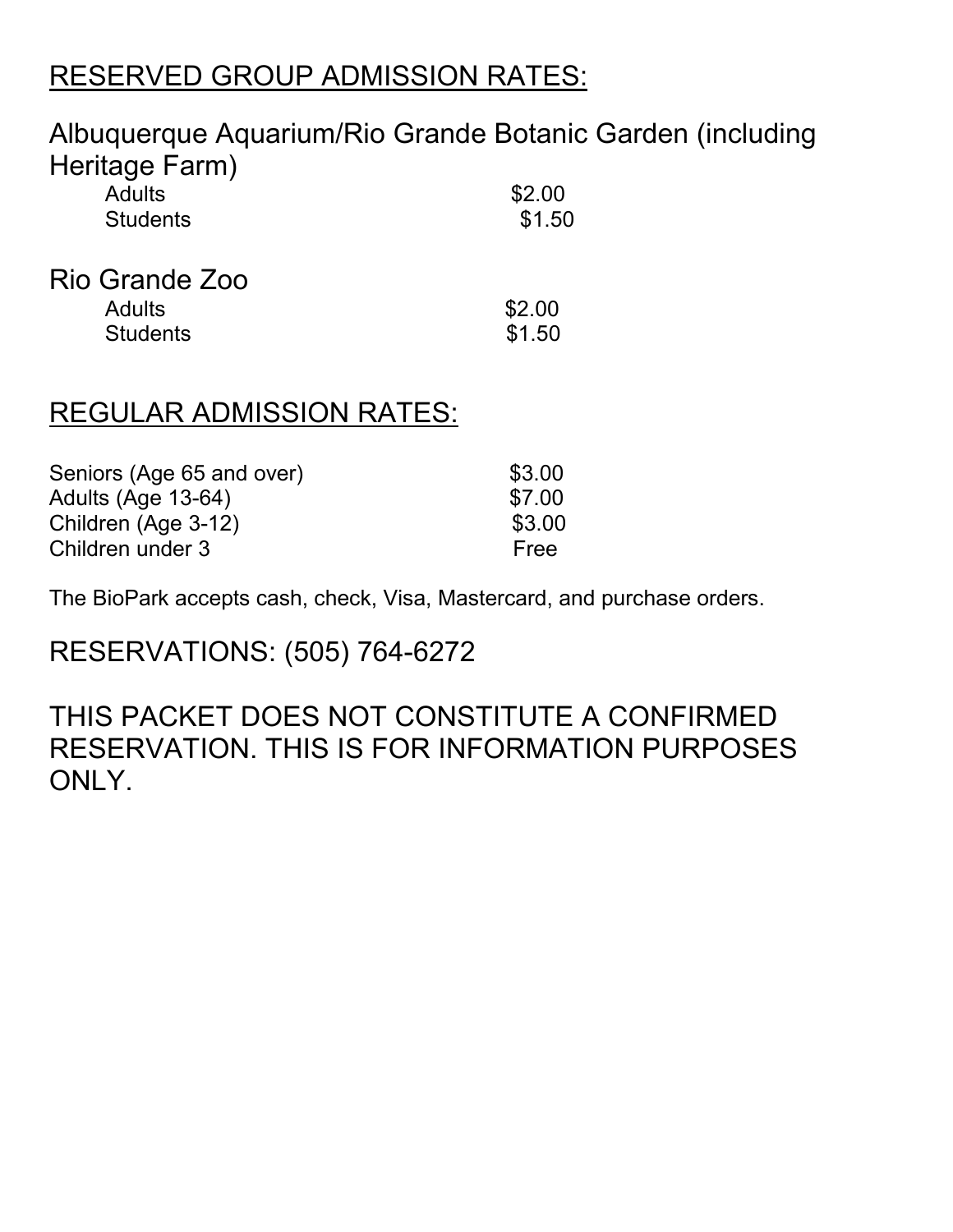#### General Teacher Tips

Plan a pre-trip visit close to the time you will be bringing your class to Heritage Farm. The farm changes with each season and from year to year, so you will be better prepared for your field trip if you familiarize yourself with the exhibits.

Prepare your class with the pre-trip activities in this teacher packet or with activities you have developed.

Discuss respect for living things with the children before and during your visit to Heritage Farm. Remind students that they need to be aware of how their behavior affects each other, the animals, the plants and other visitors. Tell your group that Heritage Farm is the animals' home, and they need to feel safe.

All the farm animals may be touched (however, watch carefully because the animals can nip), but please make sure students use the antibacterial lotion dispensers located near the animal barn afterwards. The plants are here for people to enjoy and learn about. They can be touched and smelled, but not picked. Groups are allowed to walk through the orchards and vineyard, but please stay on the paths around the other planted areas.

Make copies of the chaperone guide for each of the chaperones accompanying your trip. Students will get more out of their trip if chaperones are prepared to help students during their visit.

Make copies of the student worksheets for students to use while at Heritage Farm. Clipboards are welcome.

Please attach an identifying name tag to each student. On the name tag, include the student's name, the teacher's name, and the school name. (For the safety of the children and animals, please do not use pins.)

On the day of the trip, gather all the lunches together and keep in one place such as a car or school bus. Do not carry food or drinks in individual backpacks.

There are restrooms located in the farm house, but there are no restrooms in the rest of the botanic garden. Consider making a restroom stop in the main plaza before entering the Garden.

Following your visit, review the worksheets with students and discuss their observations.

Use the post-trip activities in this teacher packet or activities you have developed to further enhance the student's learning.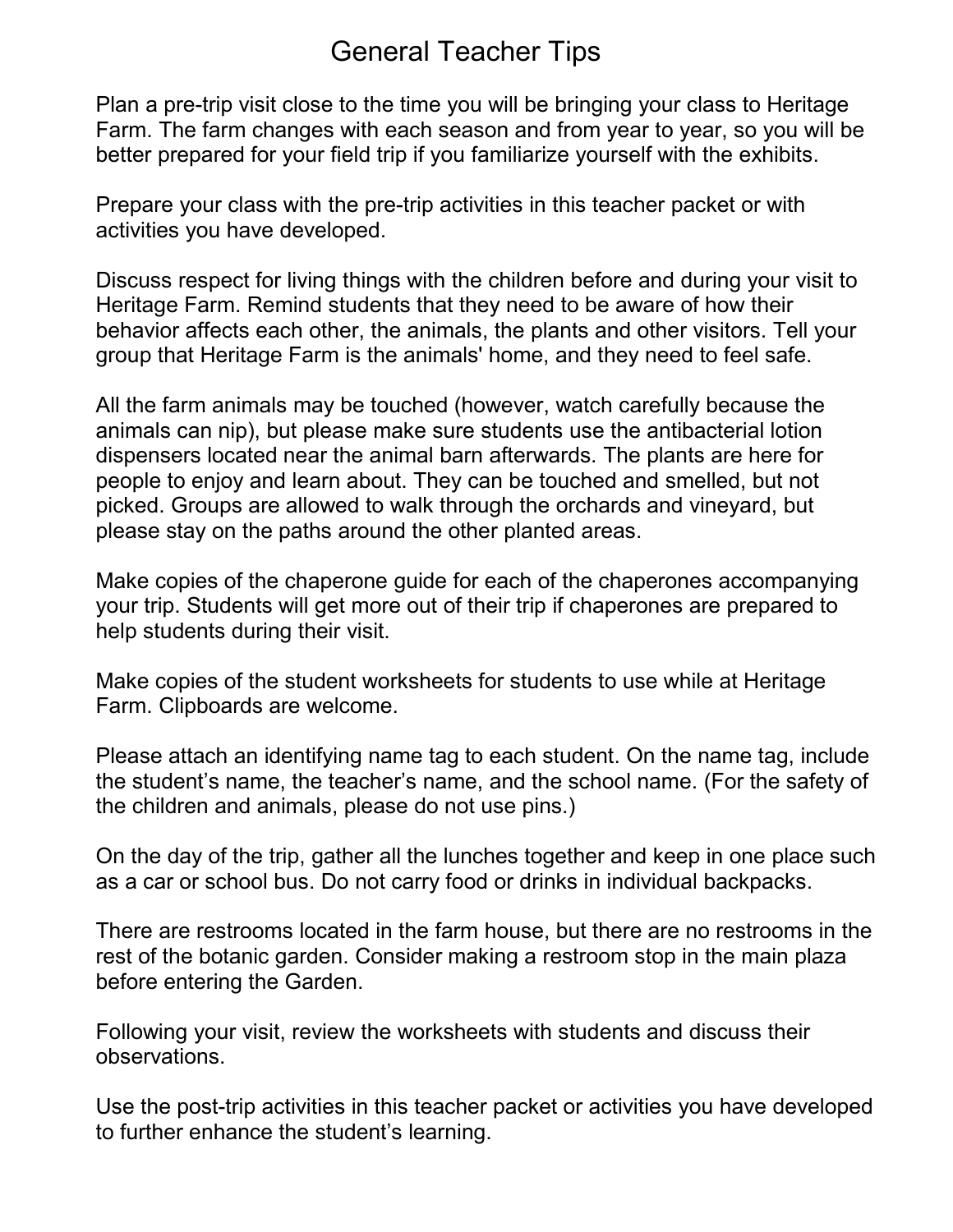# CHAPERONE GUIDE

*On behalf of the staff at the Albuquerque BioPark's Rio Grande Botanic Garden, thank you for your support during your child's field trip. Please abide by all the instructions given to you by your child's teacher.* 

#### **The Rio Grande Heritage Farm**

The Rio Grande Botanic Garden's Heritage Farm is situated on 10 acres behind the garden conservatories. The crops and animals on the farm are typical of what would be found on a farm in the Rio Grande valley circa 1925-1935.

As visitors enter the farm, they will pass by a barn from that era that houses a modern cider mill and seasonal exhibit area. The adobe farmhouse is surrounded by a garden of heirloom flower varieties, kitchen vegetables and herbs. The farmhouse contains a living room, demonstration kitchen (with modern appliances) and bathrooms. Behind the farmhouse is a kitchen garden and a vineyard with Mission grapes and three varieties of table grapes.

A heritage orchard (mainly apples, but also pear, plum, apricot and other trees) is planted near the barn in the northwest corner. The field crops contain heirloom varieties of pumpkins, tomatoes, squash, chilies, bell peppers, corn and more. A oneacre field is planted with tall grass. The purpose of the field is to demonstrate the size of an acre and to provide hay for the farm animals.

Finally, an orchard of modern apple trees has been planted in the northwest corner and among the rows of the overflow parking lot. These apples, chosen for their taste, are used to make apple cider. The barn at the center of the exhibit area houses Churro sheep, Alpine goats, a Jersey cow, Hampshire hogs, Dominique chickens, and Percheron draft horses.

#### **Some specific pointers to enhance your visit to Heritage Farm:**

If you are responsible for taking a small group independently of the whole class, get to know the children's names and make sure they know who you are and understand they must stay with you at all times. Children learn best when they are in a safe environment, and they will feel safest if you, the adult in charge, stays with them. It is very important that the children respect each other, the adults in their group, other visitors to the BioPark, and the animals and plants they encounter during their visit. Remind them to treat the animals and plants with the same respect they like to have.

Students are generally very excited on field trips. If they move too fast, they miss lots of interesting things. Check the interpretive signs to find answers to the questions on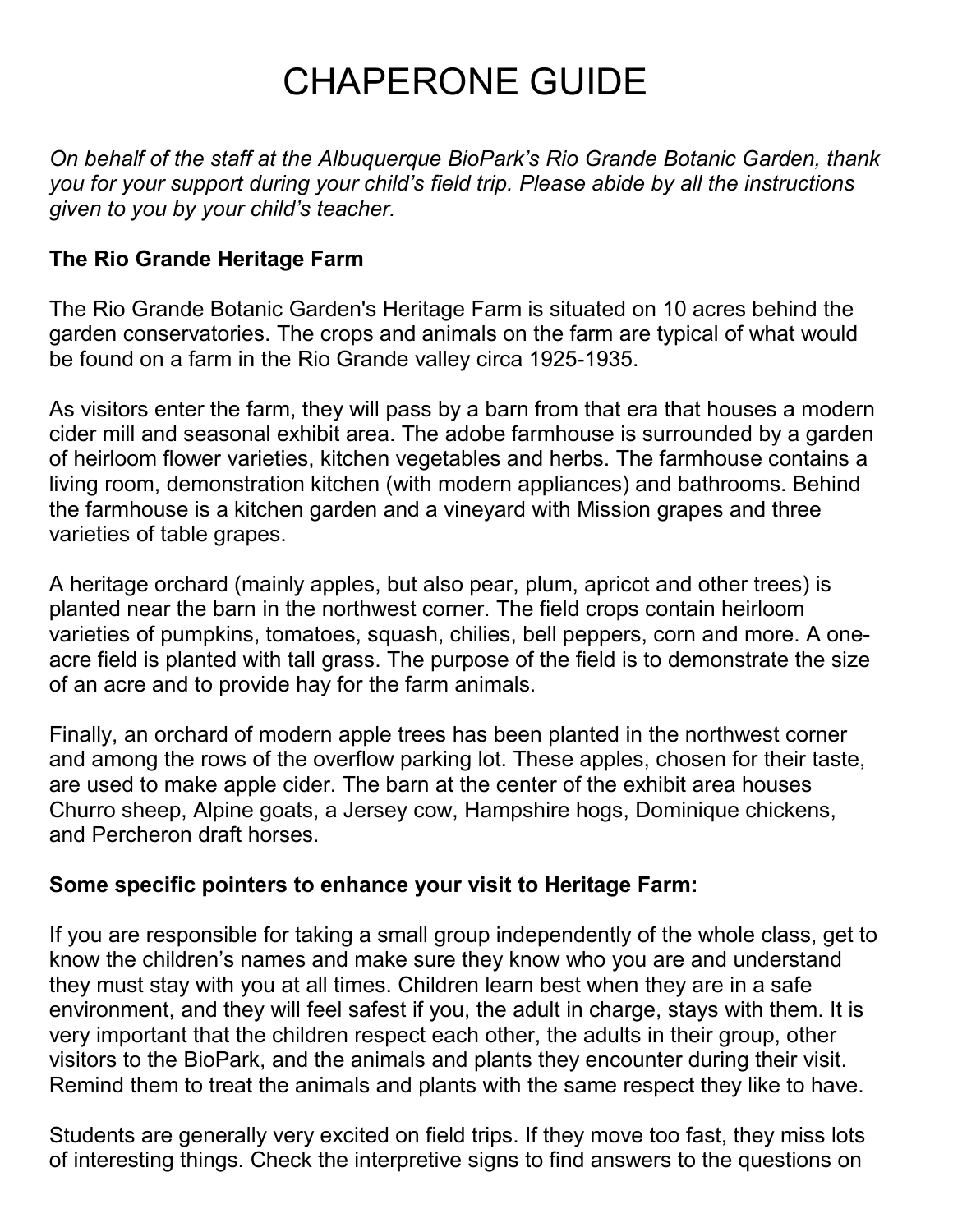the field trip worksheet. (Reading signs for younger students can be very helpful.) Try to pace students as they work their way through the exhibits. Focus their energy by asking them observation questions about the animals and plants they see. Get them to sit down quietly and watch the animals when possible. The botanic garden is a great place to slow down and make observations. Have students look for as many different plants as possible and have them watch for pollinators visiting the flowers, like bees, butterflies, and hummingbirds.

#### **Sample questions to stimulate thinking and discussion:**

How does this plant get its water, sunlight, and air? What do farmers do to take care of this plant? How is that different today than it was in the 1920's? How would this plant or animal be used by a farming family?

#### **Safety of students, animals, and plants:**

Remind students that they need to be aware of how their behavior affects each other, the animals and other visitors. Tell your group that the Heritage Farm is the animal's only home and they need to feel safe. The farm animals may be touched (however, watch carefully because the animals can nip), but please be sure students use the antibacterial lotion dispensers located near the animal barn afterwards.

Children love to climb, however, there are places at Heritage Farm where climbing can be dangerous. The plants are here for people to see and learn about. Some can be touched and smelled, but please leave the fruit, vegetables, and flowers so others can enjoy them. Groups are allowed to walk through the orchards and vineyard, but be sure to stay on the paths around the other planted areas.

Leaving the botanic garden with a souvenir can extend the child's experience, but remember that gift shop visits by school groups must be supervised.

The Albuquerque Rio Grande Botanic Garden is a great place to learn. Thank you for helping make your group's experience a great one!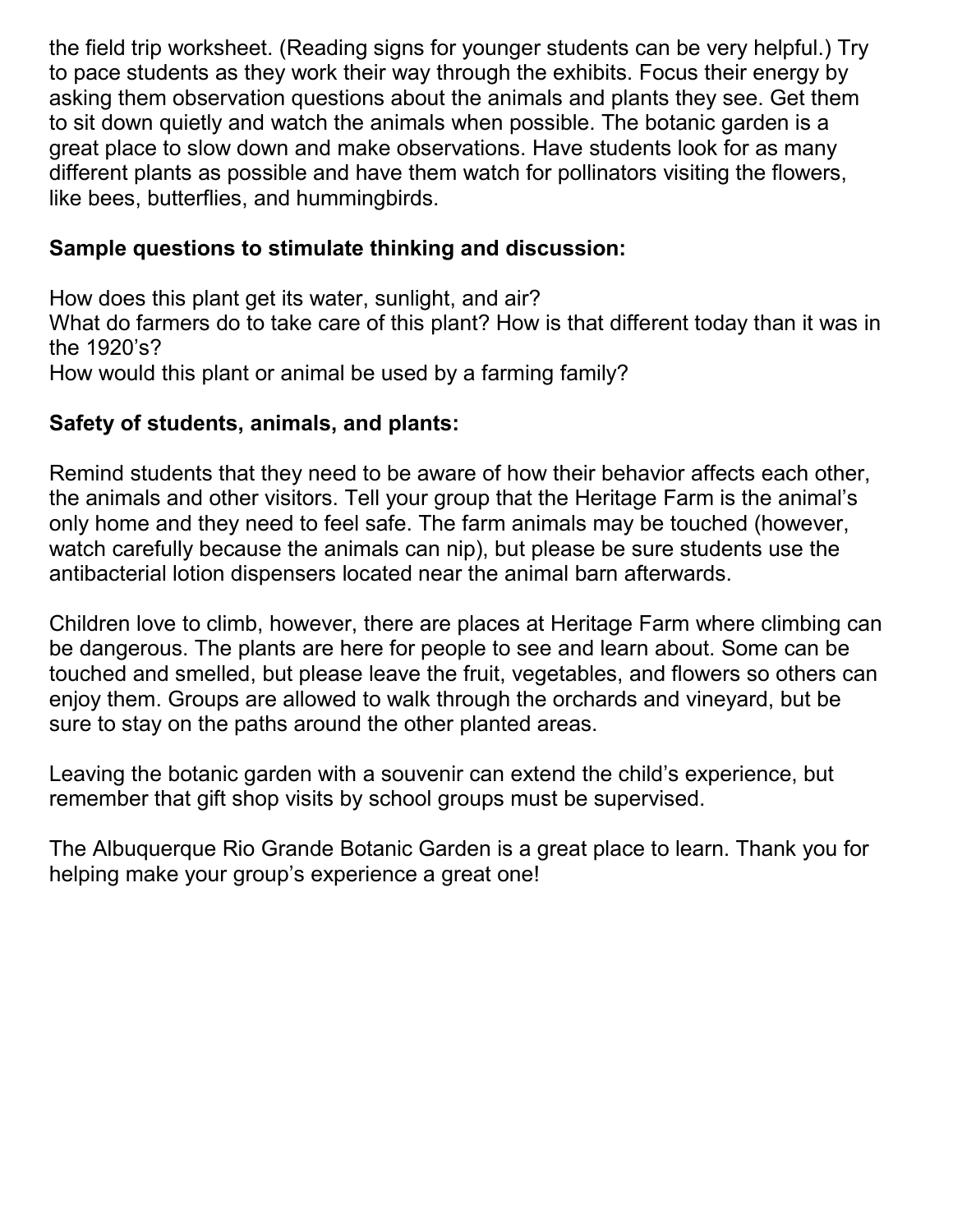# Rio Grande Botanic Garden HERITAGE FARM TEACHER BACKGROUND INFORMATION

People are connected to plants and animals in ways that are both subtle and obvious. Plants provide food, fiber, medicine, oxygen, wood, and other products. Animals enhance our lives by pollinating plants, decomposing waste, and entertaining us through wildlife-watching and playing with our pets. But, perhaps the most tangible way animals and plants are connected to our lives is through agriculture. Because few of us actually live on farms, our connection to agriculture can be hard to visualize. The purpose of the Rio Grande Heritage Farm is to reconnect visitors with agriculture. By choosing a historic approach, the farm introduces visitors to a time (1925 to 1935) when agriculture was a central part of daily life.

The Heritage Farm includes many of the features that are typical of a farm from that era. Visitors will see a barn from the era with a modern cider mill, an adobe farmhouse with a kitchen garden, a vineyard, fruit tree orchards, an animal barn, an acre of grain, and an acre of other crops.

#### Early Agriculture in the Rio Grande Valley

Agriculture is not new in the Rio Grande Valley. Despite the harsh conditions of the desert Southwest, Native Americans have been growing crops here for almost 3,000 years, raising corn, squash, and beans. When the Spanish arrived in the early 1600s, they introduced wheat, barley, cabbage, radishes, onions, lettuce, fruit trees, grapes, and of course, chile.

After the Pueblo Revolt in the late 1600s much of the Indian land was divided among Spanish settlers. Later, the decedents of those landowners further divided the lands through land sales and inheritances. By the middle of the 1800s most landowners lived on very small farms and homesteads. Some of the current landowners in the Rio Grande Valley are the direct decedents of the original Spanish and Mexican settlers.

#### Farm Life in the 1920s and 1930s

Living on a farm in the 1920s and 1930s barely resembles most of our lives today. Life on a Rio Grande Valley farm was quite different than life in the town of Albuquerque even during the same time period. If you lived on a farm, most likely you had no indoor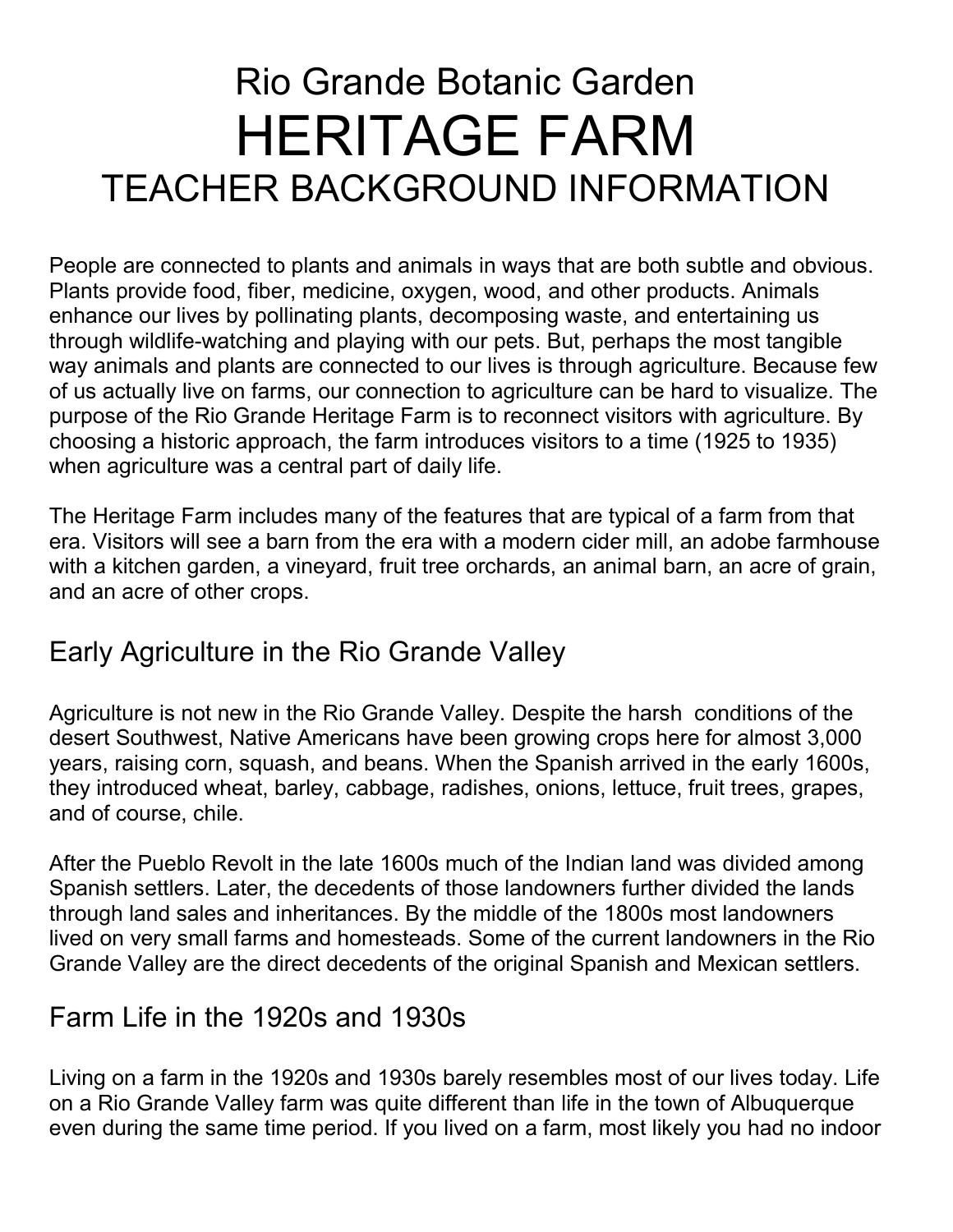plumbing or electricity. Your days would be filled with chores such as plowing and harvesting crops, milking cows, washing clothes, feeding farm animals, and cooking.

Without electricity and indoor plumbing, today's simple tasks took quite a bit of effort. Laundry was done by hand, one piece at a time. Water was heated on a wood-burning stove, then clothes would soak in the hot water before being scrubbed on a metal washboard. Finally, the clothes would be squeezed out with a hand-cranked wringer and hung to dry on a clothesline.

The farm house would have been heated by wood which meant collecting and chopping wood to feed the fire throughout the day. At night, the house would get colder as the fires died down. To use the bathroom, family members would need to leave the house to use an outhouse which they had built themselves. Cleaning, cooking, lighting the house, and bathing all involved many more steps than simply turning on a switch or spigot.

Each season brought a different set of chores and challenges. Fires, drought, floods, and illnesses could dramatically affect a family's fortunes. Some illnesses were treated with herbs that were blended into teas and salves from recipes that had been passed down through the generations. Neighbors helped each other during harvests, natural disasters, and illness.

During the same time period in other parts of the country, farmers were struggling with the economic depression and severe drought. Farmers who were able to produce more food than their families needed, faced depressed market conditions and other economic problems that limited their ability to profit from their crops. Many of those farmers moved West to look for new ways to survive. Because most of the farmers in the Rio Grande Valley owned small farms, they were less affected by global economic changes. Still, they were poor and had to work hard to survive.

#### The 1930s: A Turning Point

Even though the 1930s were a difficult time for farmers, new technologies were introduced that began to make farm life easier. Some of the major changes included:

Combines (machines for harvesting and threshing grain) Better tractors Rubber wheels Hybrid seed corn Synthetic fertilizer New, more effective pesticides More access to electricity and indoor plumbing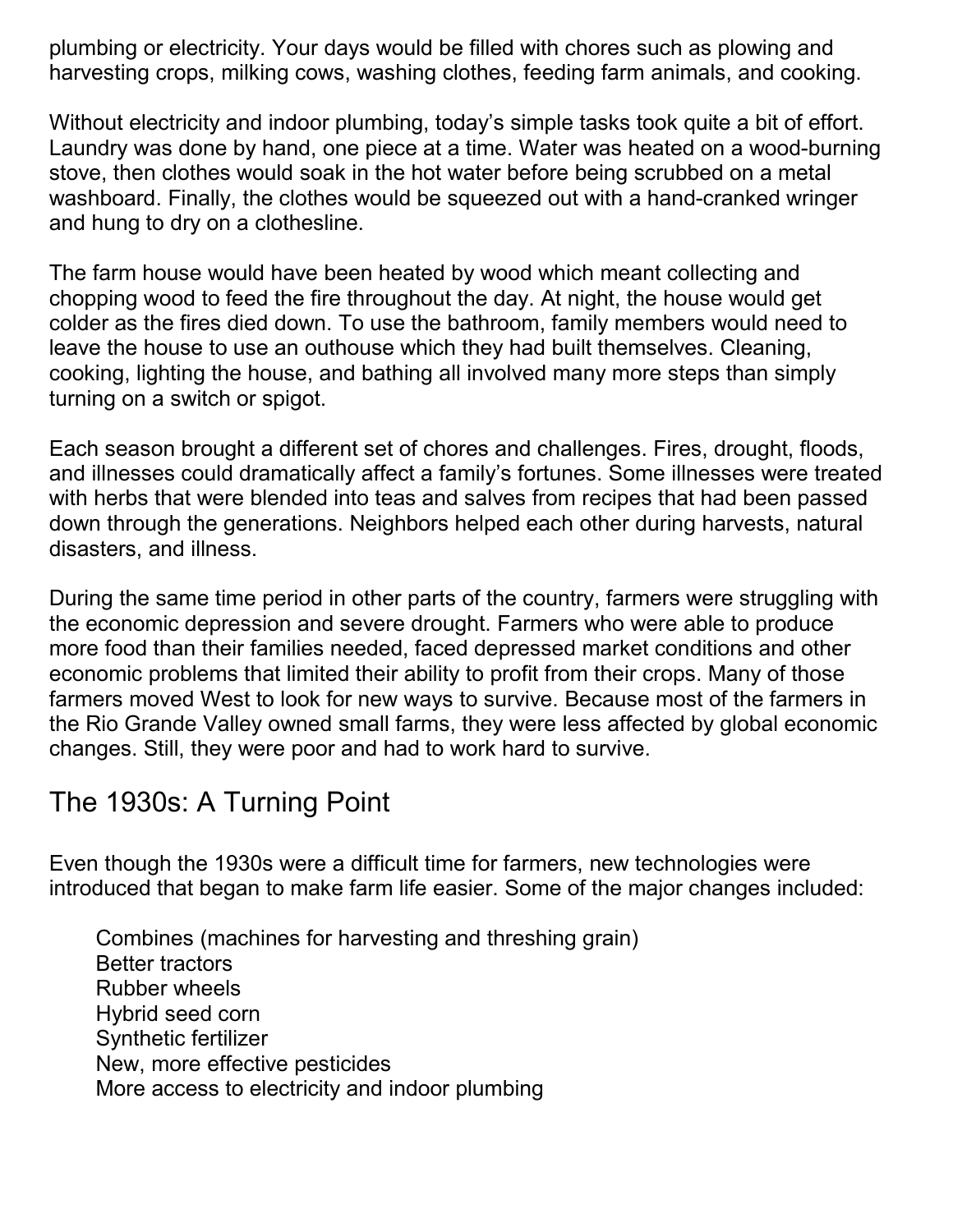As farmers scraped together enough money or received money from New Deal programs, they invested in these new technologies.

#### Irrigation

In a region where rain could not be relied upon, irrigation was critical. Pueblo Indians probably used ditches to irrigate their crops in the Rio Grande Valley. Spanish farmers enlarged and expanded these when they acquired the land.

The Rio Grande was the water source for the irrigation ditches, called acequias. The main acequia (acequia madre) carries water from upstream and smaller ditches branched off from there. Farmers tapped into these smaller ditches to irrigate their fields. Metal or wooden gates were raised and lowered so water can be let onto a particular field or passed onto the next farm. This type of system is still used today.

The irrigation system worked well, perhaps too well. There was no good system to drain the excess water off the fields. Gradually, the soils became waterlogged from irrigation and from natural flooding. By 1925, many acres were no longer usable for either farming or housing. In 1930, the Army Corps of Engineers began a program to drain the land, and developers and farmers began to make use of the landscape.

### Crops: Then and Now

Not only was the actual work of farming done differently in the 1920s and 1930s, the crops were very different. Crops back then were more naturally disease resistant and better tasting than the varieties used currently. Seeds were passed among farmers and through generations of families. Modern crops have been chosen for mechanical harvesting, increased production and to look appealing to shoppers.

In their gardens, farmers often grew plants that were used as remedies for various illnesses. Mallow, mint, chamomile, onions, and various other herbs and vegetables were used to treat fevers, pain, and colds.

Before pesticides were available, farmers planted extra crops because they knew some would be lost. Generally, they figured one third of the crops would be eaten by rabbits, another third would be ruined by birds and insects, and the final third could be harvested. They also planted crops in specific arrangements to control insect pests or discourage rabbits from entering the fields.

The orchards in the Rio Grande Heritage Farm include both modern and heirloom (older) varieties of fruit trees. In the northwest corner, the apples, pears, peaches, cherries, apricots, plums are heirloom varieties. The apple trees on the south side of the farm are modern varieties that are used for making cider on site.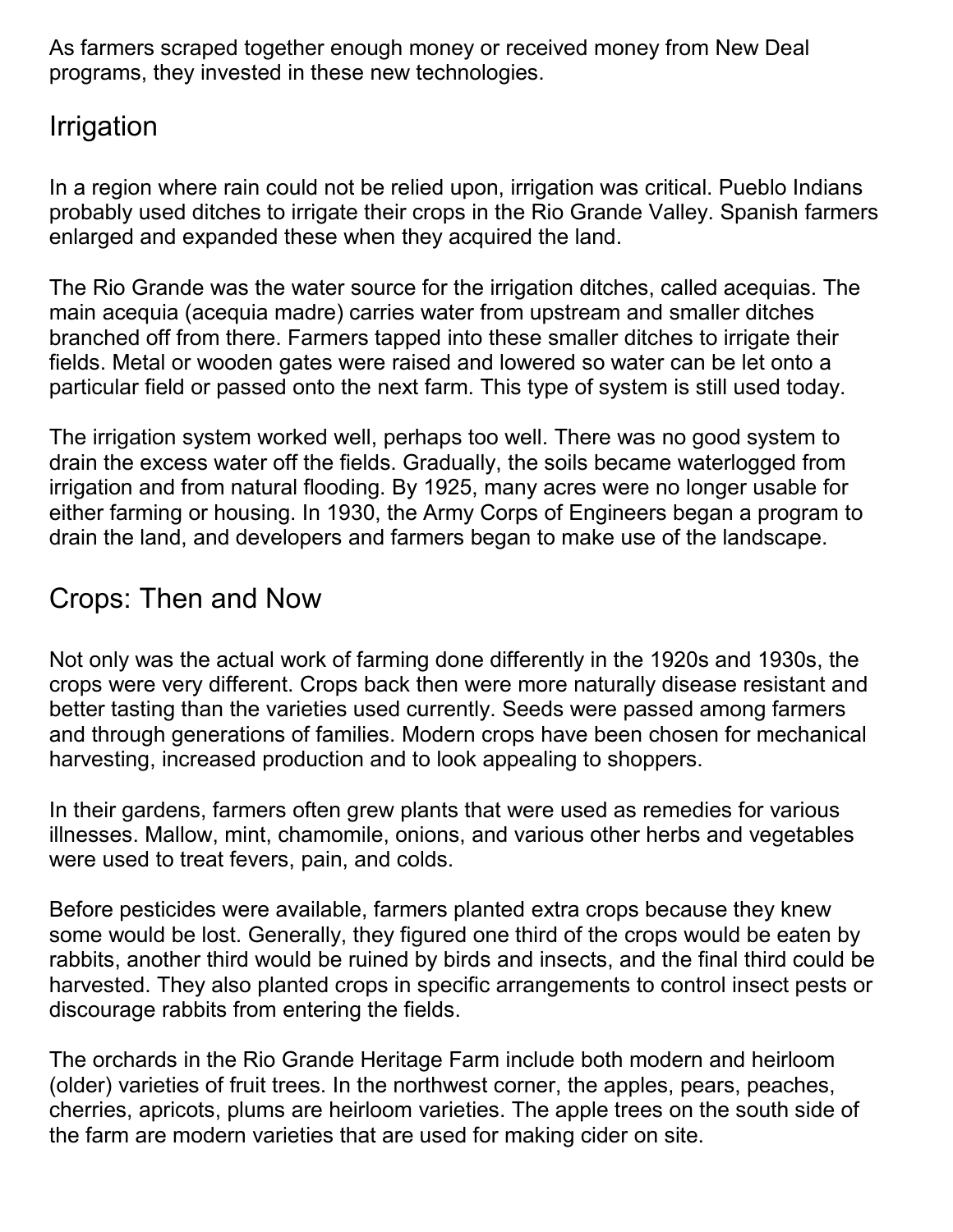Mission grapes were once abundant in the region, but are rarely grown here now. Spanish priests brought the first grapes in the mid-1600s and the wine they made was used mostly for Roman Catholic communions. By the 1800s more than a million gallons of wine was produced in New Mexico. In the Rio Grande Valley, the wine industry came to a halt by the mid 1930s as a series of floods, poorly drained fields, and prohibition combined to close all the wineries. Currently there are numerous wineries in the state, but only one uses mission grapes.

#### Farm Size

The size of a farm in New Mexico has changed exponentially. The average size of a farm today is over 3,000 acres. In the 1920s and 1930s, it was only a few hundred acres. The Rio Grande Heritage Farm is only 10 acres.

The size of an acre used to be based on the amount of land an ox could plow in one day. Since that amount can vary, today an acre is considered to be 43,560 square feet (640 acres equals one square mile). At Rio Grande Heritage Farm, the grain field behind the animal barn is exactly one acre.

### Animals at the Rio Grande Heritage Farm

Percheron Horse:

This large horse breed was favored for heavy work like pulling large wagons. They were brought to the United States in the mid-1800s and became quite popular. By the 1930s, more than 70% of the registered draft horses in the U.S. were of this breed, but once trucks and tractors appeared, they were rarely used. By the middle of the 1950s, there were only 100 Percherons in the U.S. The two males at Heritage Farm came from an Amish farm in Indiana and are used for pulling most of the farm equipment including a disc cultivator, a plow, a manure spreader, a seeder, and wagons.

Hampshire Pig:

These pigs were raised mainly for their meat. The breed came from England and were imported to the United States around 1830. Meat, from pigs and other animals, had to be cured or preserved because there was no refrigeration on most farms.

#### Jersey Cow:

The Jersey cow is one of the oldest types of dairy cows, originating on an island off the coast of England. Their milk has a high percentage of butterfat and protein, and they generate more milk per pound of body weight than many other breeds of dairy cow. Some farmers in the Albuquerque area sold their excess milk to Creamland Dairy.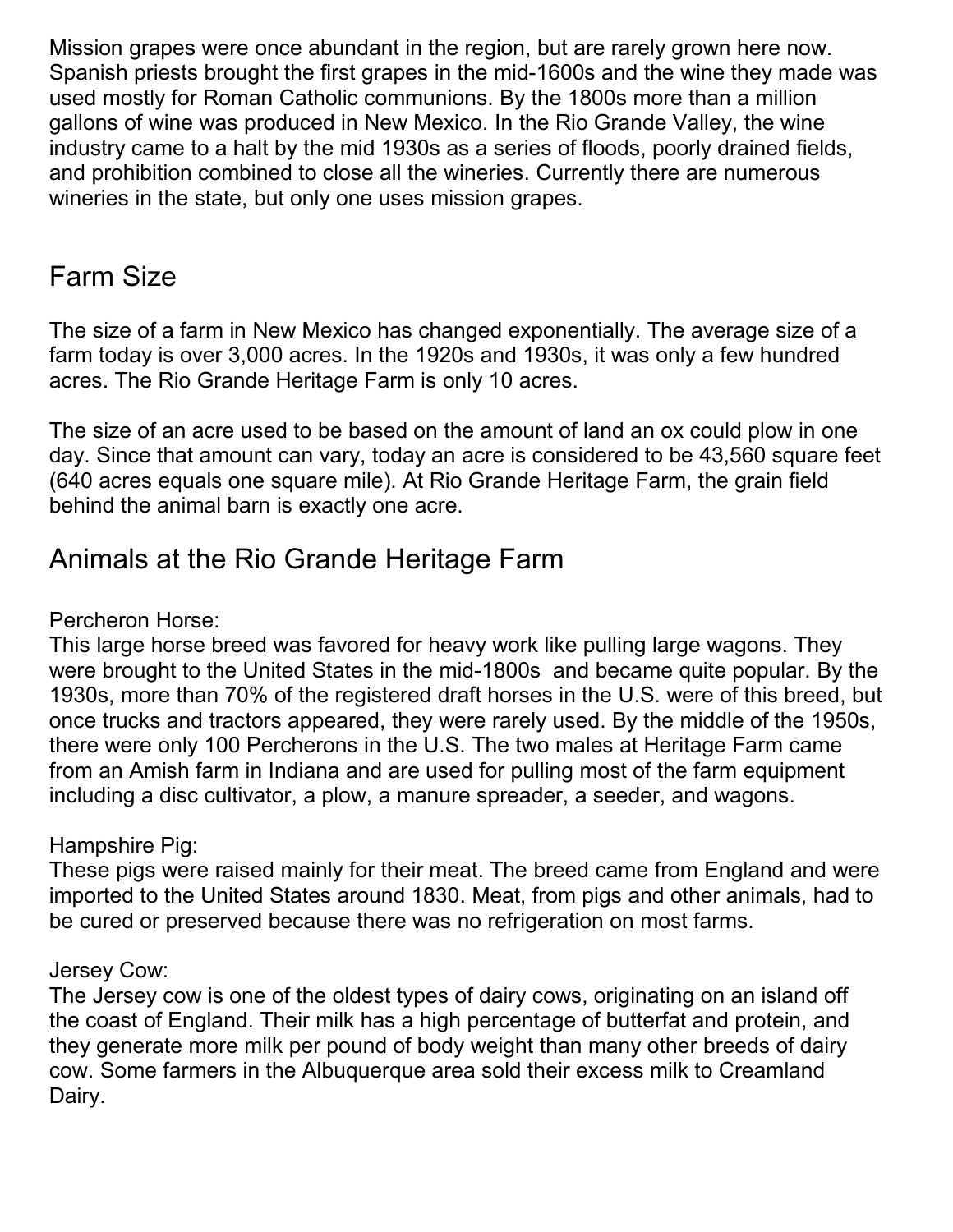#### Alpine Goat:

Alpine goats were imported to the United States in the early 1900s. This breed originated in France and are tolerant of a wide range of climates. Females are good milk producers.

#### Navajo-Churro Sheep:

Navajo-Churro sheep were brought by the Spanish conquistadors for their mutton in the late 1500s making them the first domesticated sheep to be introduced to North America. They later came close to extinction when the U.S. Army tried to eliminate the flocks to control the tribes and when farmers replaced them with other breeds. An unusual characteristic of this breed is that males frequently have more than two horns. The wool from this hardy breed is used for Navajo rugs.

#### Dominique Chicken:

This hardy breed of chicken was common on farms during the 1800s. As new chicken breeds became popular, their population declined. By 1970 there were very few left. They have been designated a Conservation Priority breed, and efforts are being made to increase their numbers.

#### Spring and Summer on the Farm

Spring was one of the busiest times on a farm. In early spring, farmers prepared the soil for planting. In the Rio Grande Valley, farmers burned the corn stalks that were left in the ground from the prior year to enrich the soil. They also spread manure on the fields to act as fertilizer and plowed the soil. In May and June, farmers planted their crops.

Also in the spring, baby farm animals were born. New lambs, pigs, calves, and horses needed to be fed and protected from unpredictable weather. In addition to the chores children did year round, they were also expected to take care of many of the newborn animals. Farmers trained inexperienced workhorses to wear harnesses and pull farm equipment.

By summer, families were ready to start picking some fruits and vegetables. What they didn't eat right away, they canned, preserved, or baked into pies. Children helped with picking fruits and vegetables, cutting hay to store in the barn, and tending beehives in addition to their usual tasks of gathering eggs, churning butter, feeding animals, and cleaning.

On summer weekends, families sometimes went to town to sell eggs, cream and other farm products. In the evenings, they could stay to watch a movie, concert, or go to a dance. The long summer days also meant children had a little more time for recreational activities such as fishing, swimming, and horseback riding.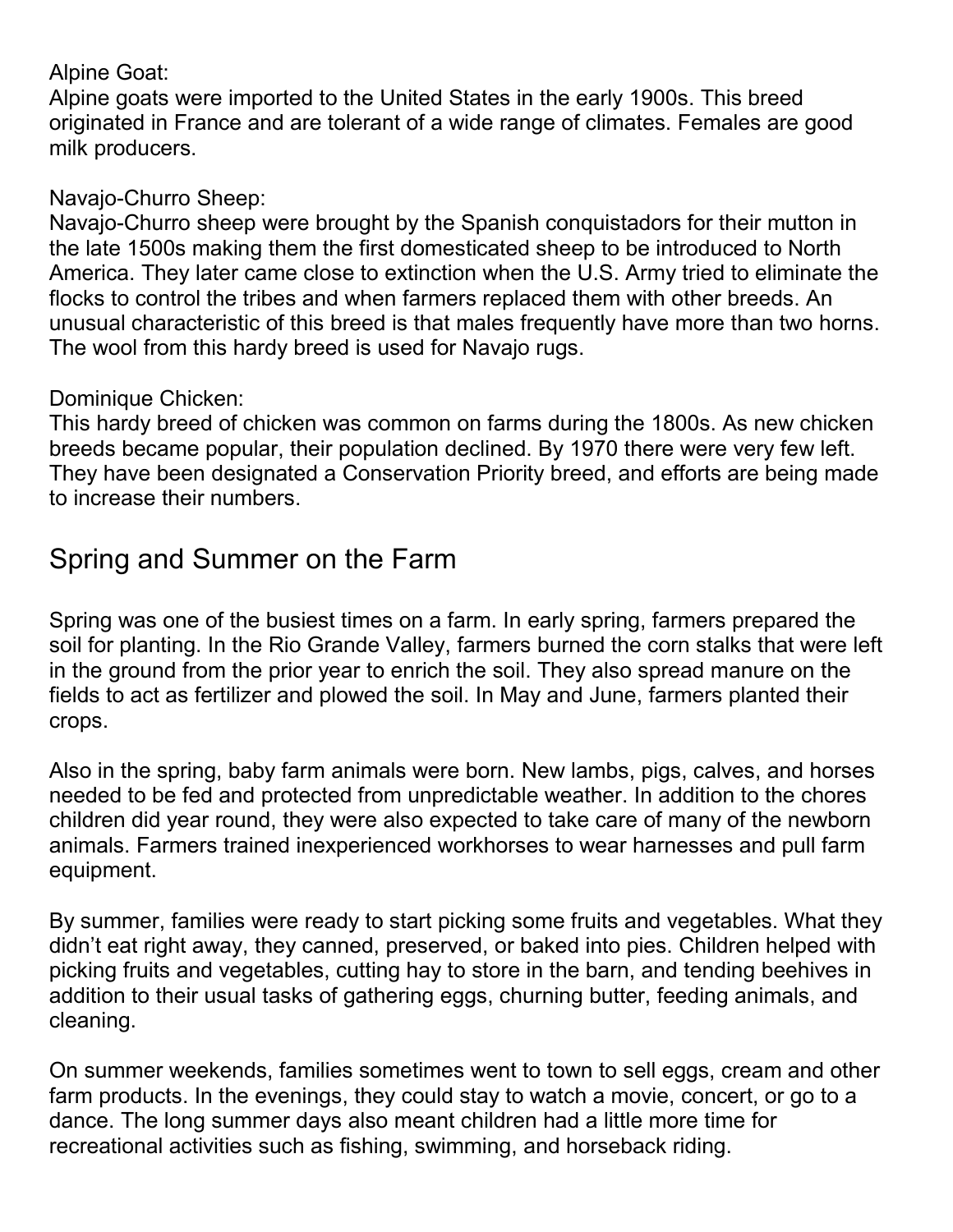#### Fall and Winter on the Farm

Fall and winter brought a different set of tasks to farm families. After a summer spent tending crops, the last harvesting was completed in the fall. Apples and garden vegetables were gathered, stored and canned for the coming winter. Farmers picked corn for storage in a corncrib where it dries and is then prepared for feeding cows, horses, and pigs.

When children return to school in the fall, their chores continue at home. Before school, most children were expected to milk cows and give food and water to horses, sheep, pigs, and cows. After school, they often repeated these tasks as well as chopping wood, gathering corncobs to be burned in the cook stove, and collecting eggs.

As winter got closer, farmers spent time repairing the buildings on the farm to protect farm animals and people from cold weather. In November, a hog or cow was often butchered, cured, and smoked so it could be eaten throughout the winter.

During winter, many farm chores were done in the dark because the days were cold. Keeping the wood box full and the wood stoves burning in the farmhouse were critical to the family's comfort. The same chores that were straightforward other times of year became more complicated when there was snow on the ground and animal troughs were full of frozen water. With the longer nights, kerosene lamps were depended upon to light the farmhouse. Some families had a battery-powered radio so they could listen to various programs or music. Often neighbors would gather together to socialize, play games or enjoy music.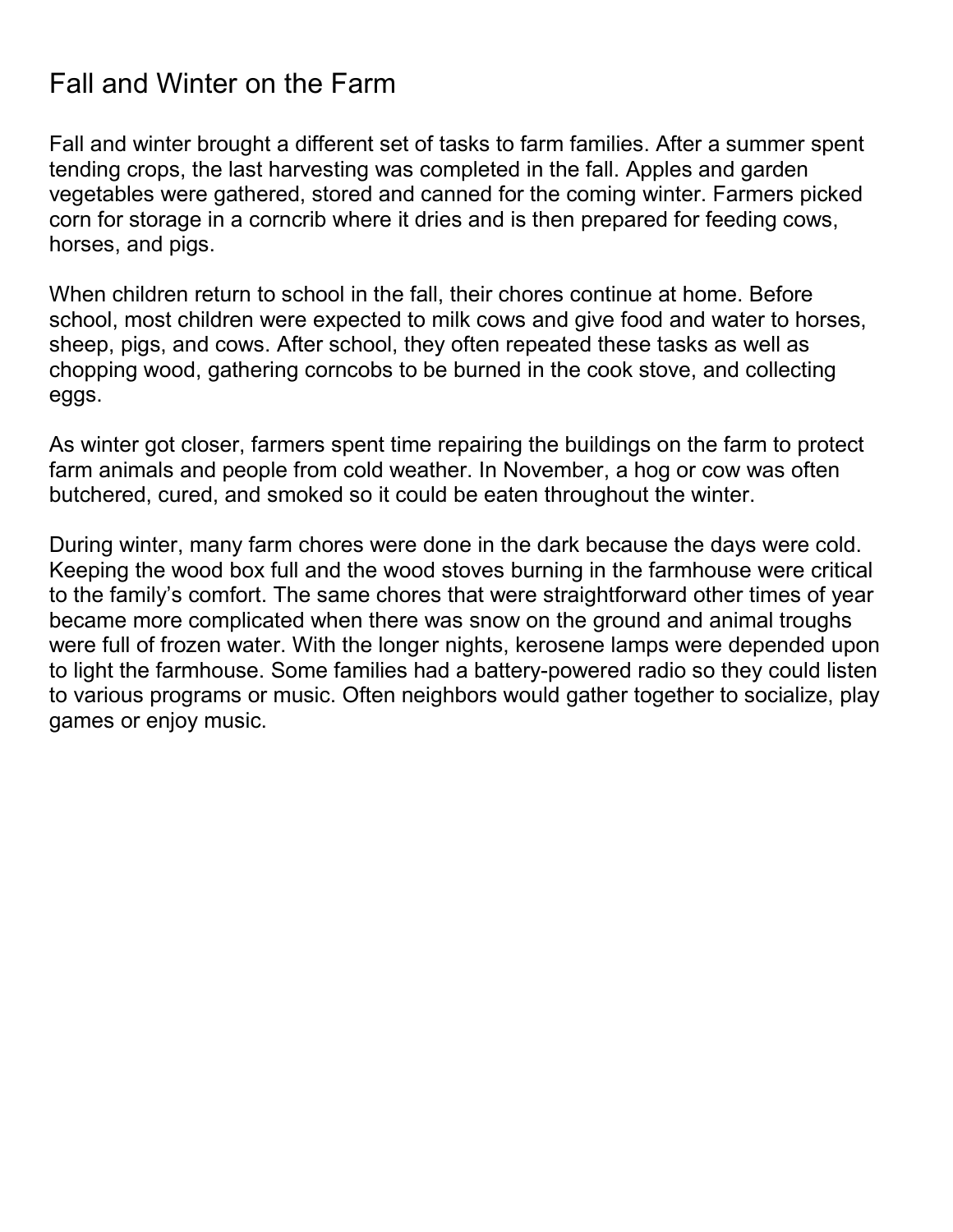# **Pre-Visit Activities**

# **A Log of Daily Activities**

Children had different responsibilities and recreation when they lived on farms in the 1920s and 1930s. Before and after school, most of their time was filled with chores. In the summer, they had a little extra time to fish, swim, and horseback ride, but they also helped their parents with the many tasks that came with running a farm. To give your students a way to compare their daily lives with those of children who might have lived on Rio Grande Heritage Farm, have them keep track of their daily activities for one weekday using the "Daily Activities" handout. Save their logs for the activity that follows the visit to Heritage Farm.

#### **Farming by the Numbers**

Complete the math problems on the student handout, "Farming by the Numbers" to find some fun facts about farming. Answers are provided in the student handout section.

### **Plant a Window Garden**

Students can get a small taste of what it's like to be a farmer by planting and taking care of their own "crop". Gather together enough small planting containers, potting soil, and seeds for each student to raise at least one plant. (If given enough light, many fruits and vegetables can be started indoors. Check with the nursery for selections that would be appropriate for your classroom.) Follow the planting directions on the seed packet. Keep the containers near a window in the classroom as they sprout and make sure each student has the opportunity to water the plants.

When the plants become large enough to transplant, students can either bring them home for planting or they can be transplanted on a suitable area of the school campus.

Alternatively, students can plant a window herb garden, starting with small plants rather than seeds. Some herbs that work well are basil, oregano, thyme, and cilantro. While the plants grow, students can search for recipes to use for a tasting party when the herbs are ready for harvesting.

Another idea is to plant heirloom varieties of crops. Be sure to describe the differences between heirloom and modern varieties to students (see background information).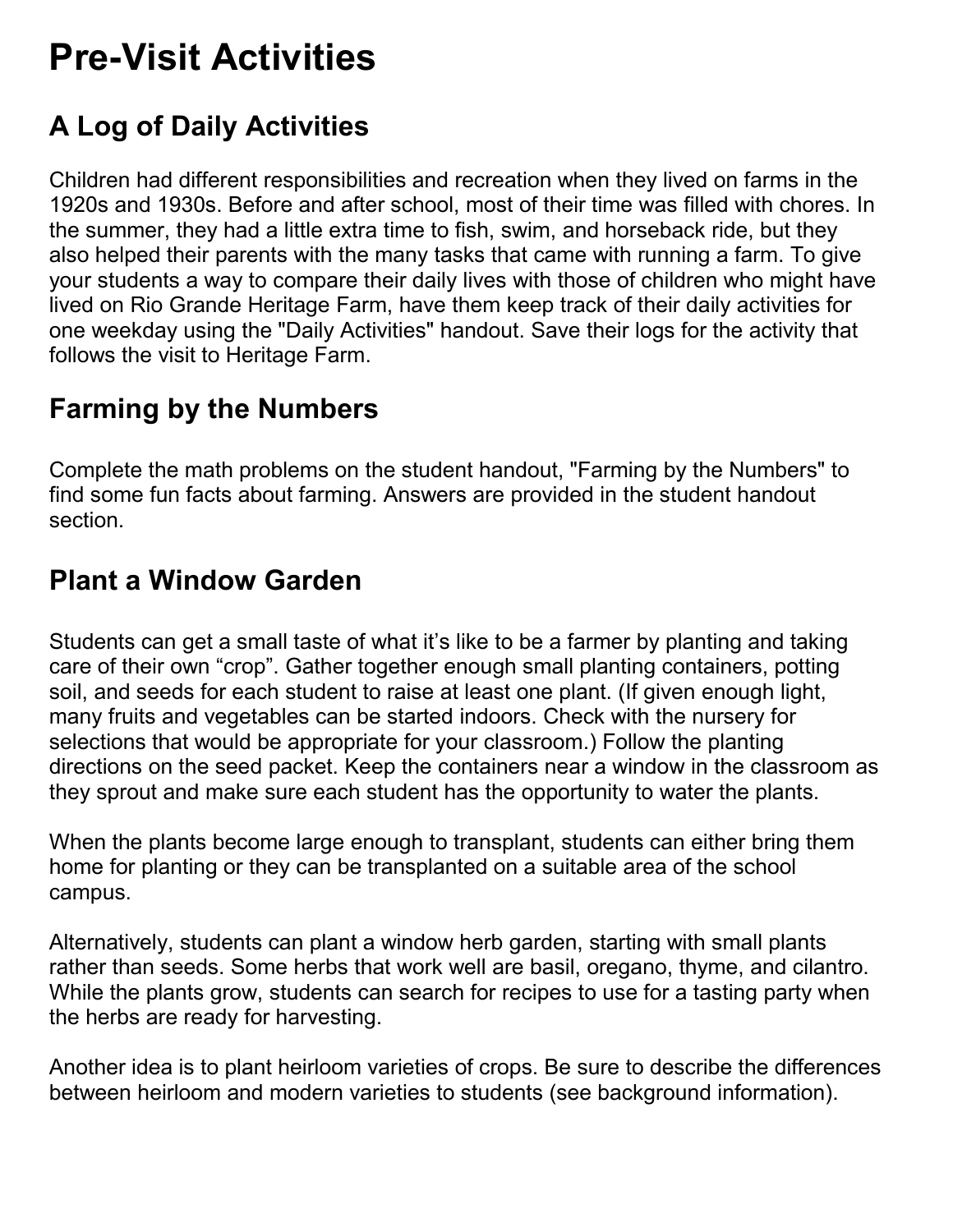# **Rio Grande Heritage Farm**

Field Trip Worksheet

#### Red Barn and Farm Equipment

 $\overline{\phantom{a}}$  , and the contribution of the contribution of the contribution of the contribution of the contribution of the contribution of the contribution of the contribution of the contribution of the contribution of the

 $\overline{a_1}$  , and the set of the set of the set of the set of the set of the set of the set of the set of the set of the set of the set of the set of the set of the set of the set of the set of the set of the set of the se

 $\overline{\phantom{a}}$  , and the contribution of the contribution of the contribution of the contribution of the contribution of the contribution of the contribution of the contribution of the contribution of the contribution of the

 $\overline{\phantom{a}}$  , and the contribution of the contribution of the contribution of the contribution of the contribution of the contribution of the contribution of the contribution of the contribution of the contribution of the

 $\overline{\phantom{a}}$  , and the contribution of the contribution of the contribution of the contribution of the contribution of the contribution of the contribution of the contribution of the contribution of the contribution of the

 $\_$  , and the set of the set of the set of the set of the set of the set of the set of the set of the set of the set of the set of the set of the set of the set of the set of the set of the set of the set of the set of th

When you enter the Rio Grande Heritage Farm, it's as though you are taking a trip back in time. What time period is the farm designed to show?

Look inside the window of the big red barn, then describe what you see.

What were some of the chores farmers and their families did back then?

#### Farm House

Before entering the gate to the farm house, look at the outside of the house. What is the house made of?

 $\overline{a_1}$  , and the contribution of the contribution of the contribution of the contribution of the contribution of the contribution of the contribution of the contribution of the contribution of the contribution of the

 $\overline{a_1}$  , and the set of the set of the set of the set of the set of the set of the set of the set of the set of the set of the set of the set of the set of the set of the set of the set of the set of the set of the se

 $\overline{\phantom{a}}$  , and the contribution of the contribution of the contribution of the contribution of the contribution of the contribution of the contribution of the contribution of the contribution of the contribution of the

 $\overline{\phantom{a}}$  , and the contribution of the contribution of the contribution of the contribution of the contribution of the contribution of the contribution of the contribution of the contribution of the contribution of the

 $\overline{\phantom{a}}$  , and the contribution of the contribution of the contribution of the contribution of the contribution of the contribution of the contribution of the contribution of the contribution of the contribution of the

How are traditional adobe bricks dried?

If there is a demonstration at the farm today, describe what you watched below.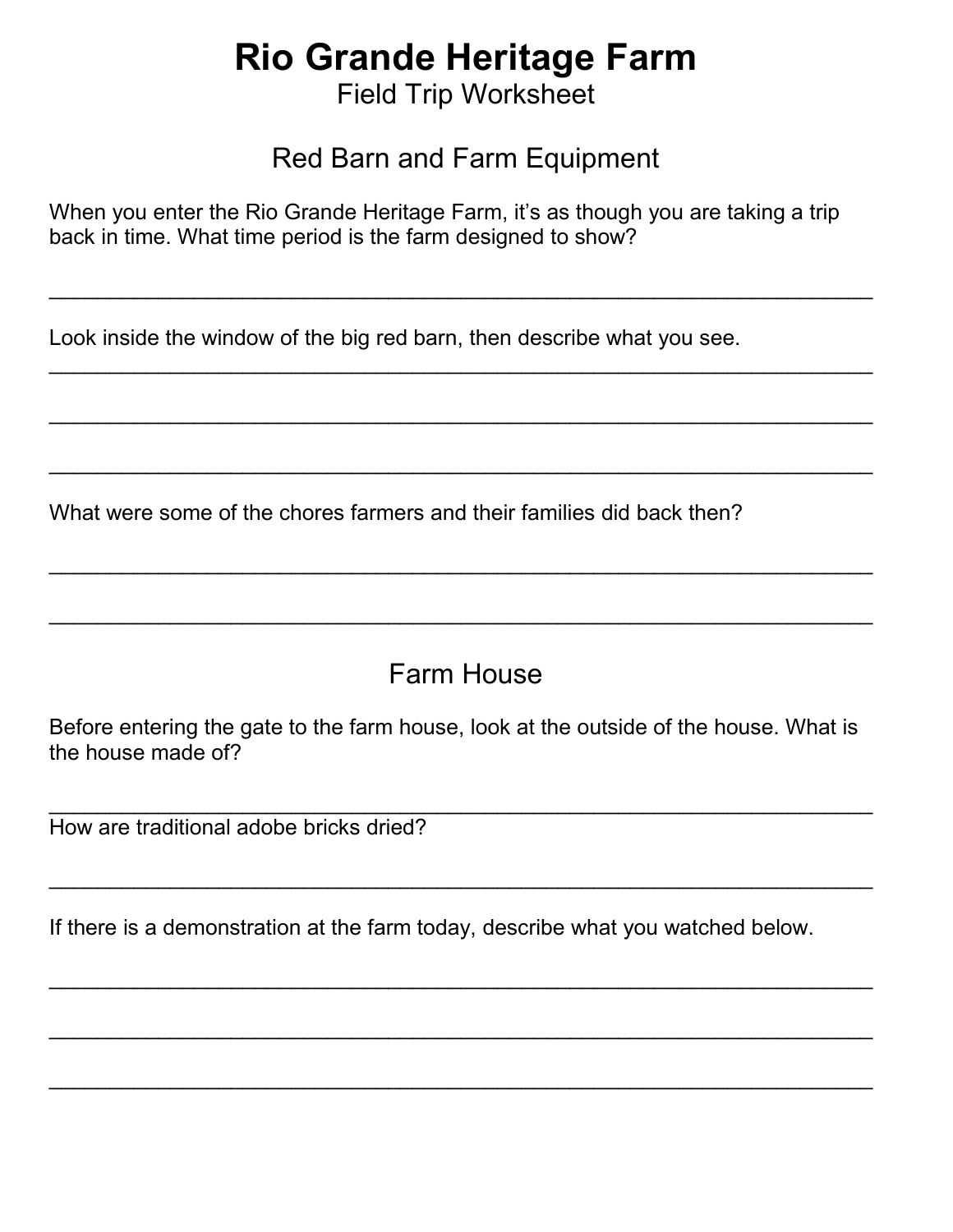#### Kitchen Garden

The kitchen garden is the small, fenced-in area behind the farm house. Look carefully at the plants to see if you can find any vegetables or fruits that you recognize. List the vegetables and fruits that you see in the garden below.

Why do you think there is a fence around the house garden?

## **Animal Barn**

Watch the farm animals in the animal barn and yard for a while. Name your favorite animal and describe what it's doing.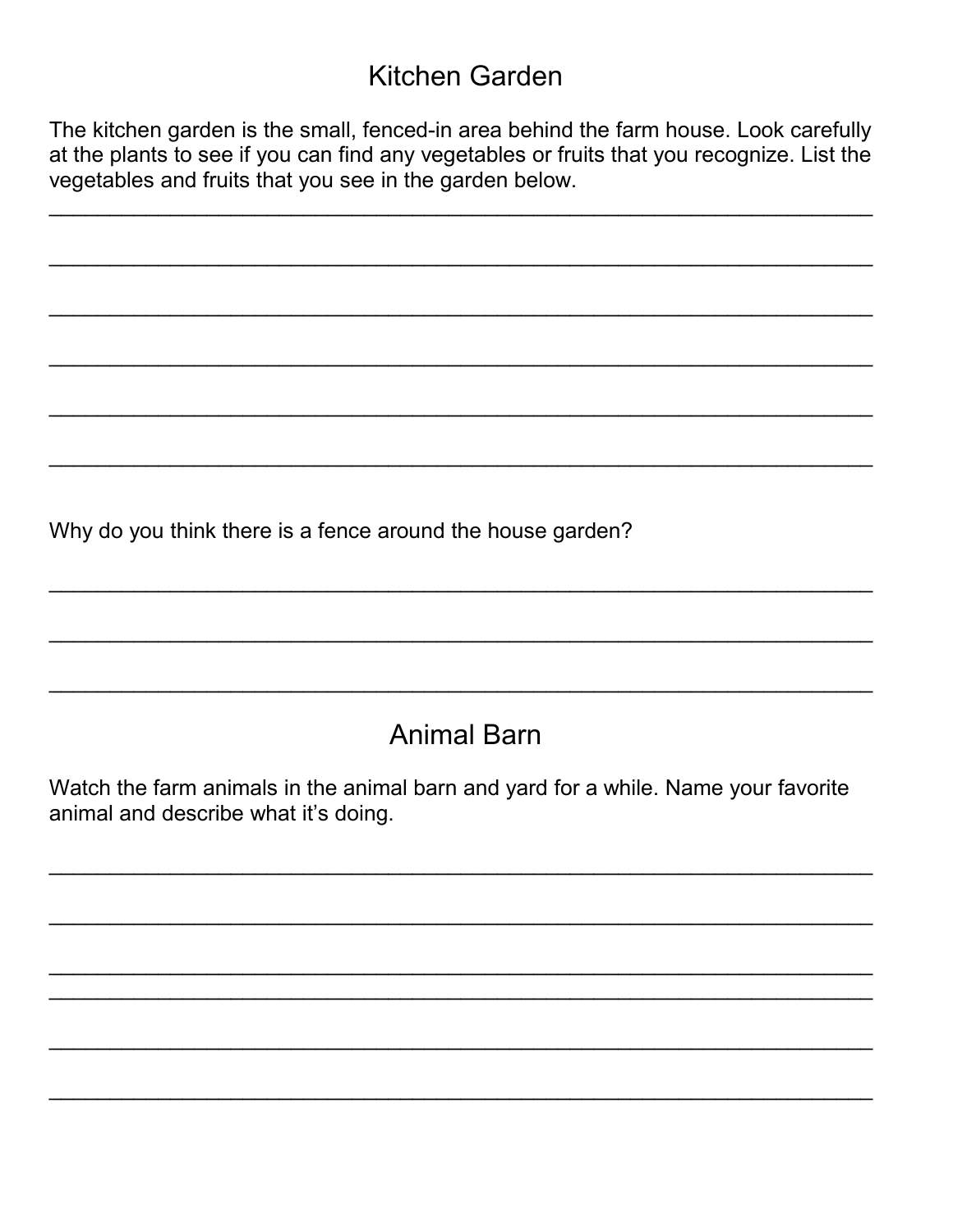List a product or products that come from each of the animals below:

| Cow     |  |  |
|---------|--|--|
|         |  |  |
| Pig     |  |  |
|         |  |  |
| Chicken |  |  |
|         |  |  |

#### The Vineyard

Where were the first vineyards in North America planted?

How did the Spanish settlers use mission grapes?

What happened to most of the vineyards along the Rio Grande?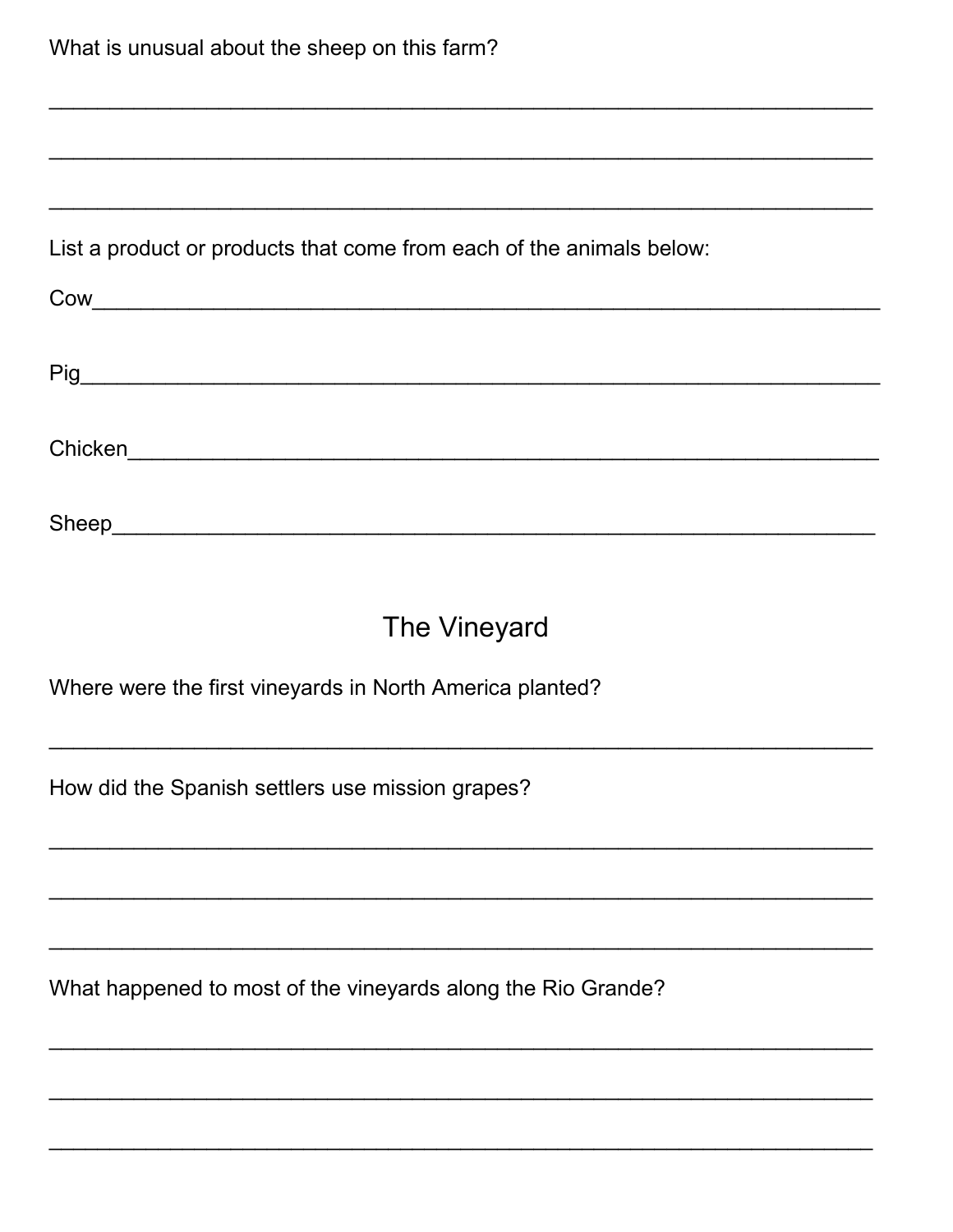### Heritage Orchard

Why were these apple varieties chosen for Heritage Orchard? Put a check by all the correct answers:

They live a long time.

\_\_\_To make applesauce from them.

\_\_\_They are resistant to disease.

\_\_\_They are pretty trees.

They are good for making apple cider.

## How Big is One Acre?

Starting at the corner, walk the length of one side of the acre plot while counting your footsteps. Write your number of footsteps here:

Compare that number to the number of footsteps others in your group counted. Why is this not an accurate way to measure something?

 $\overline{a_1}$  , and the set of the set of the set of the set of the set of the set of the set of the set of the set of the set of the set of the set of the set of the set of the set of the set of the set of the set of the se

 $\overline{a_1}$  , and the set of the set of the set of the set of the set of the set of the set of the set of the set of the set of the set of the set of the set of the set of the set of the set of the set of the set of the se

 $\overline{\phantom{a}}$  , and the contribution of the contribution of the contribution of the contribution of the contribution of the contribution of the contribution of the contribution of the contribution of the contribution of the

 $\overline{\phantom{a}}$  , and the contribution of the contribution of the contribution of the contribution of the contribution of the contribution of the contribution of the contribution of the contribution of the contribution of the

 $\overline{\phantom{a}}$  , and the contribution of the contribution of the contribution of the contribution of the contribution of the contribution of the contribution of the contribution of the contribution of the contribution of the

 $\overline{a_1}$  , and the set of the set of the set of the set of the set of the set of the set of the set of the set of the set of the set of the set of the set of the set of the set of the set of the set of the set of the se

 $\overline{a_1}$  , and the set of the set of the set of the set of the set of the set of the set of the set of the set of the set of the set of the set of the set of the set of the set of the set of the set of the set of the se

 $\overline{a_1}$  , and the set of the set of the set of the set of the set of the set of the set of the set of the set of the set of the set of the set of the set of the set of the set of the set of the set of the set of the se

 $\overline{a_1}$  , and the contribution of the contribution of the contribution of the contribution of the contribution of the contribution of the contribution of the contribution of the contribution of the contribution of the

In the past, the size of an acre was based on what?

What is an acequia and what is it used for?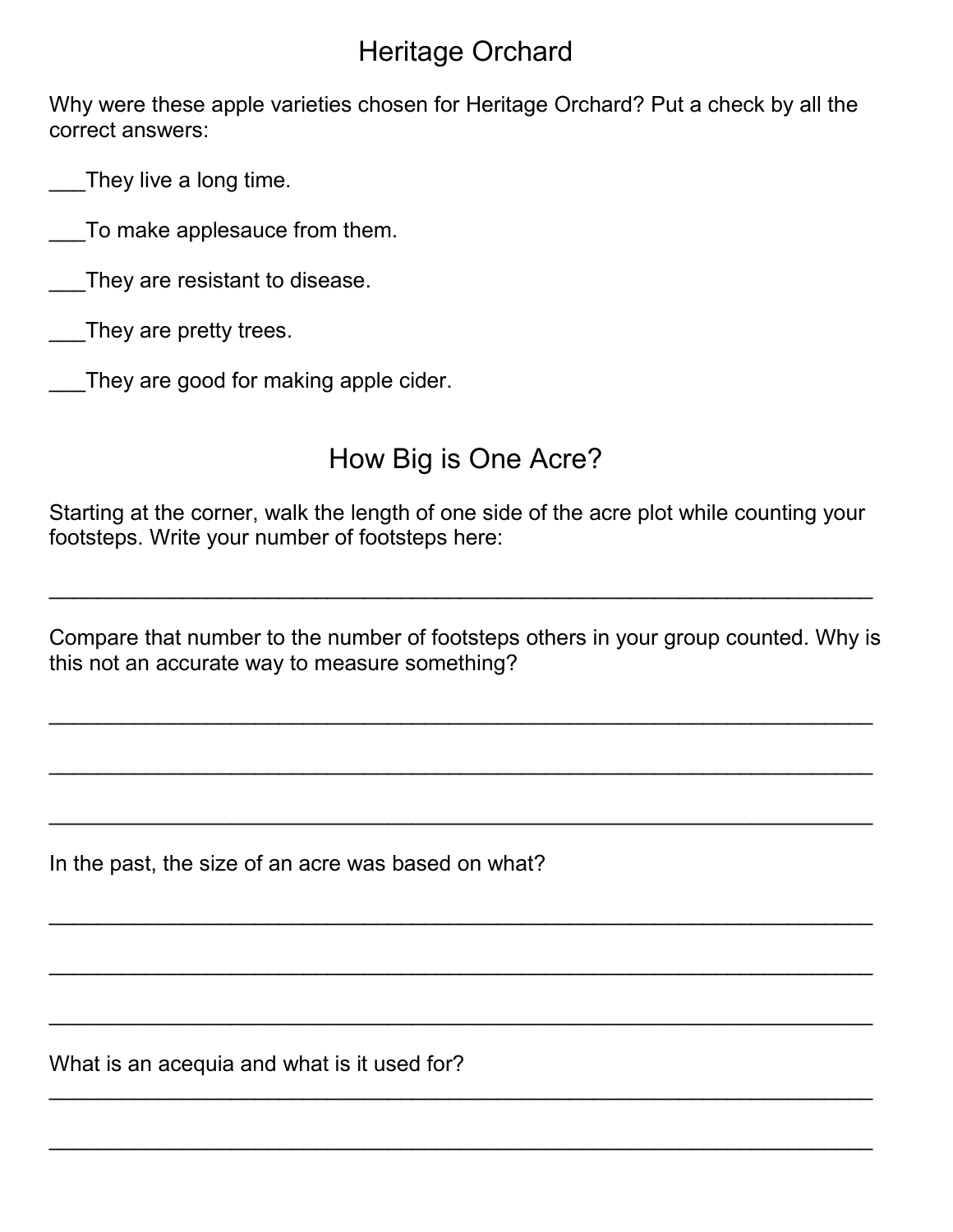# **Post-Visit Activities**

### **Log Review**

If your students completed the daily log from the pre-visit activities, they will have a good idea now how differently farm kids lived in the 1920s and 1930s.

Pass out the completed daily logs to each student. On the chalkboard, draw a blank daily log similar to the chart on the handout. Now, with student's input, fill out the chalkboard log as if they were a child living on Heritage Farm. When would they get up in the morning? What would they do before school? What would they do after school? How would they spend their free time? What would be different in the summer? Do they think their lives are harder? More fun?

#### **Wordsearch**

Use the wordsearch student handout to help students learn the spelling of key words from their farm experience.

#### **Harvest Party**

Celebrate the foods grown at the Rio Grande Heritage Farm by throwing a harvest party in your classroom.

Based on what your students learned during their field trip, help them generate a list of foods that might be grown and/or harvested during the current season. From the list, select 5 or 6 then divide students into the same number of groups and assign each group one of the foods (squash group, apple group, etc.).

Give each student a 3x5 card. Tell students each of them will need to find a recipe that includes their food as one of the ingredients. They can look for recipes at home, in the library, on the Internet, or by asking family and friends. The recipes should be simple both in the number of ingredients and the time it takes to prepare. (Depending on the type of cooking equipment you have access to at school--hot plates, microwaves, etc.- -also inform them of any other recipe guidelines). Give students several days to find recipes and copy them onto a 3X5 card.

Have students gather together in their groups, then collect the cards. Make sure the cards from each group are kept together. Randomly select a group from each card (putting the cards into a box and pulling one out may be a fun way for the kids to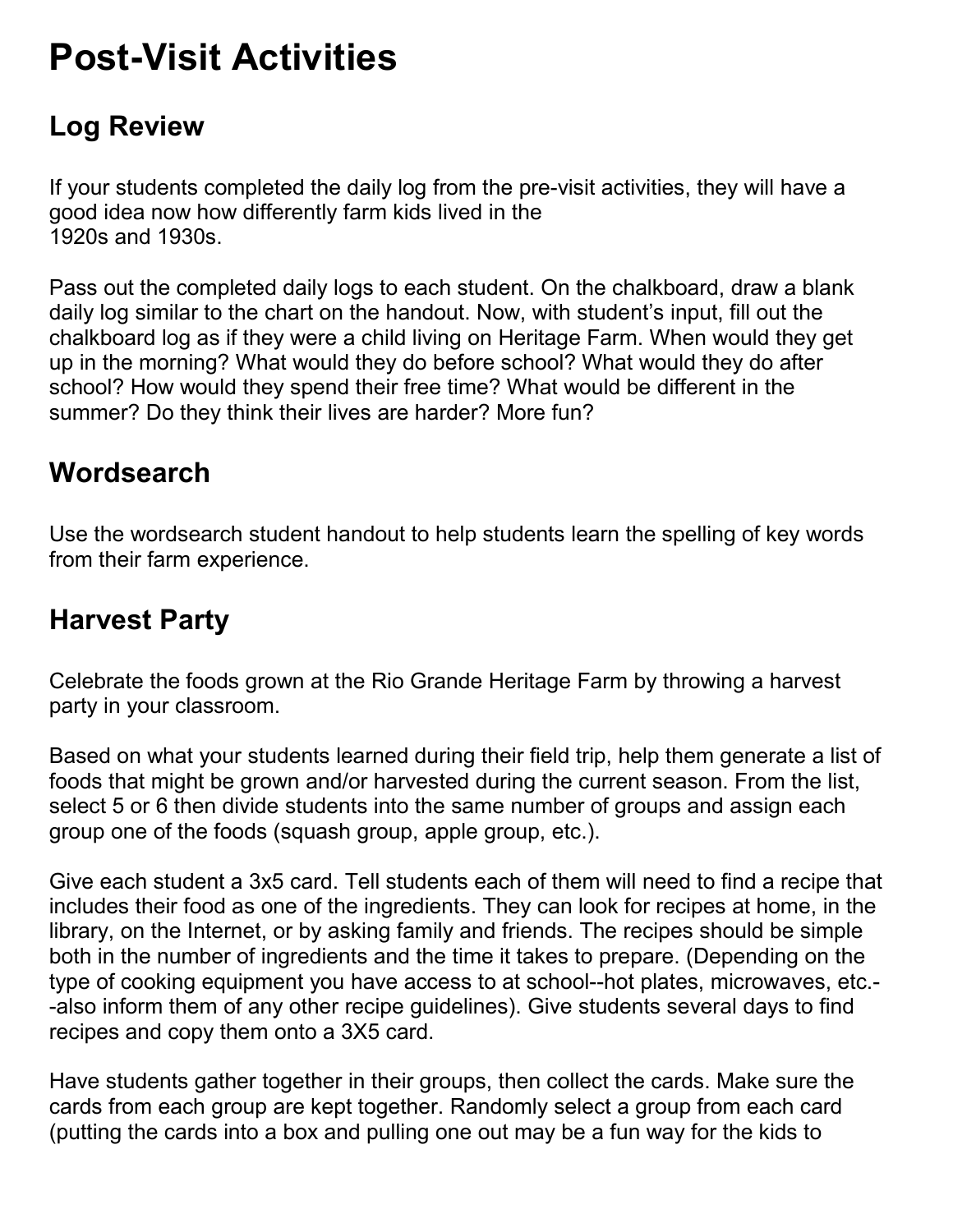participate). Return the "winning" card to the group. This will be the recipe they prepare for the harvest party.

Give students some time to meet and plan how they will divide up the responsibility for cooking their recipe. Each student can be assigned certain ingredients to bring, one can cut up food, another can stir or mix, etc. On the day of the party bring plates and utensils and enjoy the party!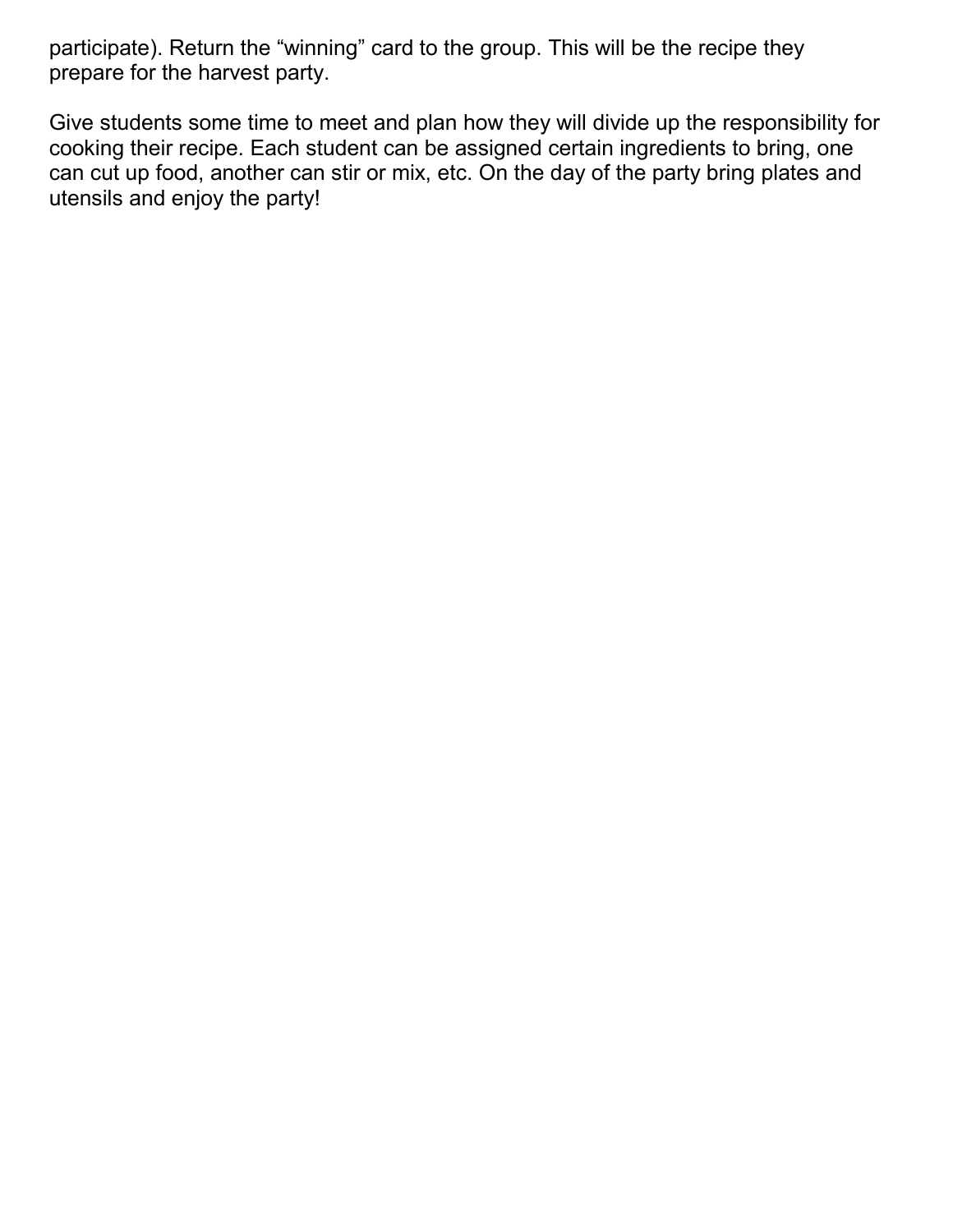#### **Student Handouts**

#### **Daily Activities**

In the spaces below, write down what you do each day: when you wake up, when you eat, what chores you do, what you do for fun, when you go to school, when you go to sleep, and anything else you want to include.

| Time | Activity |
|------|----------|
|      |          |
|      |          |
|      |          |
|      |          |
|      |          |
|      |          |
|      |          |
|      |          |
|      |          |
|      |          |
|      |          |
|      |          |
|      |          |
|      |          |
|      |          |
|      |          |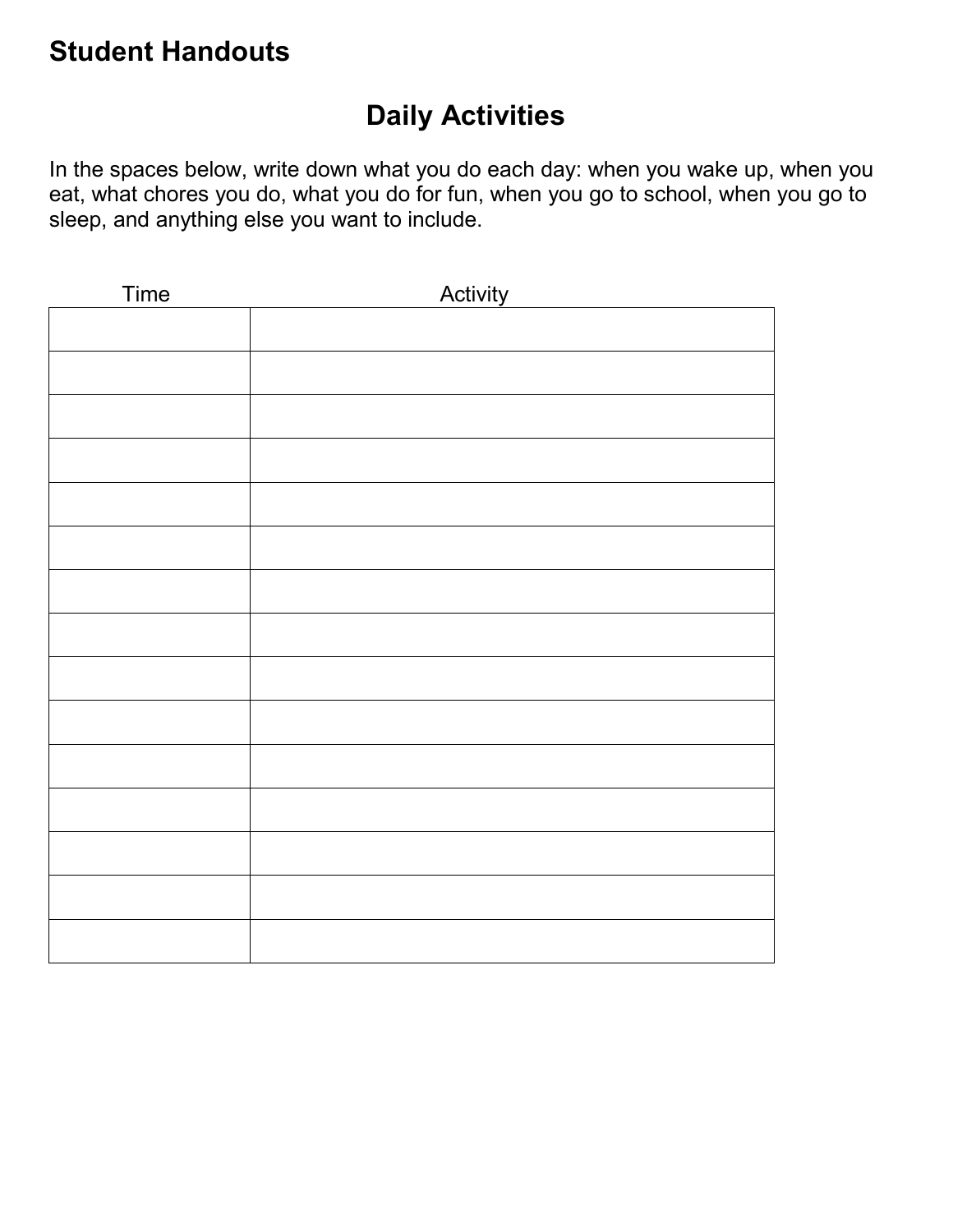### **Farming by the Numbers**

#### **Complete the math problems below to find some fun facts about farming.**

1).  $9 \times 4$  = The number of apples it takes to make a gallon of cider.

2). 95-88= \_\_\_\_\_ The number of minutes it takes a pig to run a mile.

3.) 12,430+31,130=\_\_\_\_\_\_\_\_\_\_\_\_\_square feet. The size of an acre.

4).  $2^2 + 2^2 =$  \_\_\_\_\_\_\_\_\_\_\_\_\_\_\_\_\_\_\_\_\_\_Gallons of milk a dairy cow can produce in a day.

5). 525-225=\_\_\_\_\_\_\_\_\_\_acres. The average size of a New Mexico farm in the 1920s and 1930s.

6). 18,952-15,952=\_\_\_\_\_\_\_\_\_\_acres. The average size of a farm in New Mexico today.

7).  $3 \times 5$  = Pounds of grapes one grape vine can produce each year.

8). 80-80=\_\_\_\_\_\_\_\_ The number of bathrooms in a typical farmhouse in the 1920s and 1930s.

9). 3552-952=\_\_\_\_\_\_\_\_\_\_\_ pounds. The weight of the Heritage Farm's workhorses. That's more than many cars!

10). 132+365= Approximate number of fruit trees at Heritage farm.

11). 7550-4550= \_\_\_\_\_\_\_\_\_\_\_ The number of years there has been agriculture in the Southwest.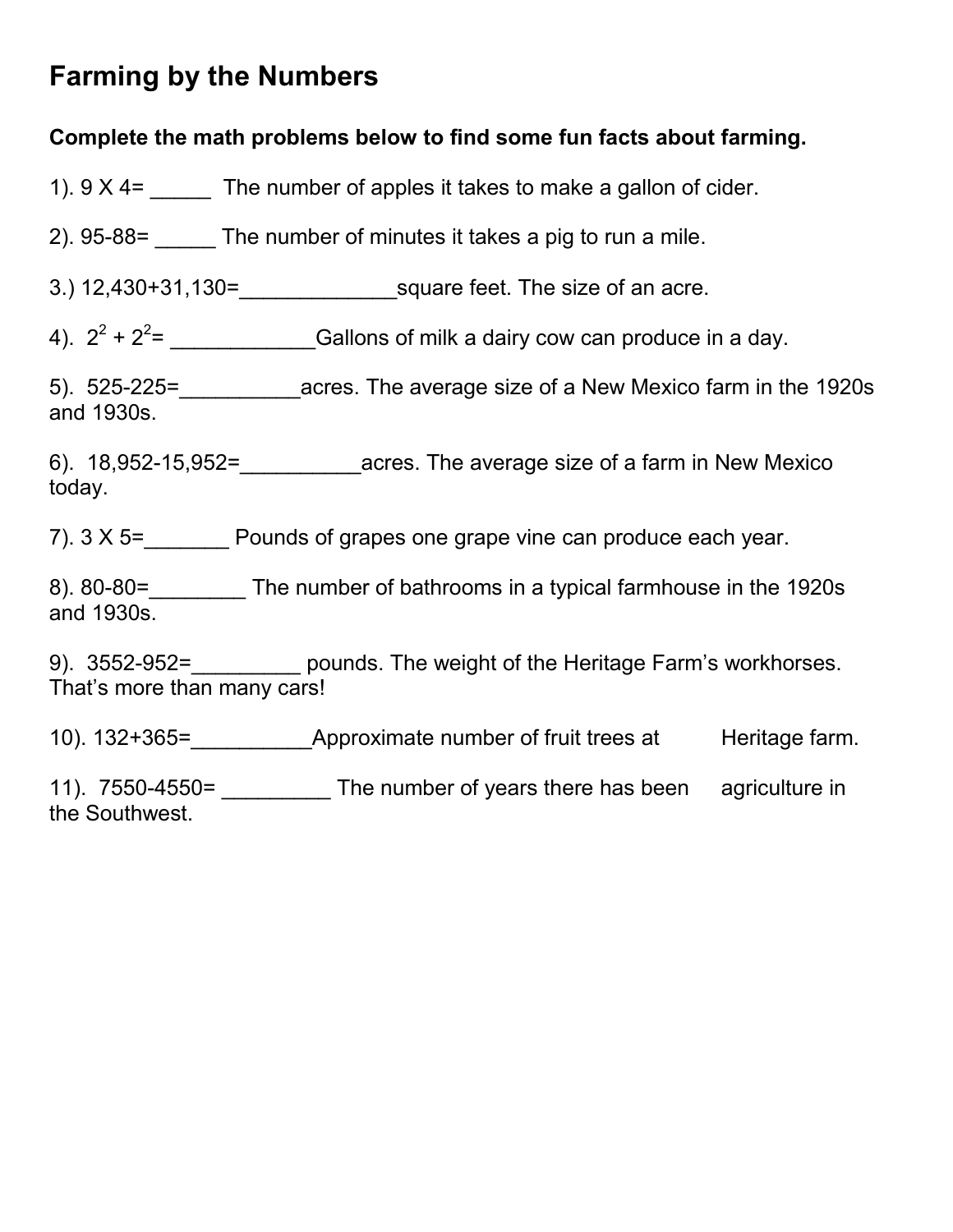# Heritage Farm Wordsearch

|              | G                |   | F | B   | N | Е | N | $\bigcap$ | W            | $\omega$ | J | K | A         | Κ |   |
|--------------|------------------|---|---|-----|---|---|---|-----------|--------------|----------|---|---|-----------|---|---|
| S            |                  | Β | С | V   | Z | C |   | R         |              | A        | Р | Q | S         | A | G |
| J            | V                | С | F | F   | A | R | M | R         | Y            | U        | С |   | ∩         | Р | A |
| S            | D                | F | G | H   | J | Κ |   | Z         | X            | С        | V | R | Β         | N | M |
| D            | Р                | Р | Κ | H   | V | C | Z | Q         | S            | С        | V | Β | Е         | Е | Y |
| U            |                  | F | V | N   | U | W | Β | W         | N            | M        | U | Е | $\bigcap$ |   | J |
|              | $\left( \right)$ | H | W | ( ) | С | V | F |           | $\Omega$     | W        | Ε | R | S         | Z |   |
| $\mathsf{U}$ | W                |   | N | Q   | Χ | Y | W | J         | $\mathsf{U}$ | O        | Κ | F | G         | H | R |
| Y            |                  | Β | C | A   |   | F | Е |           |              | Μ        | Χ | Β | W         | P | N |
|              | N                | Е | V | W   | S | Z | U |           | H            | S        | H |   | V         | R | U |
| Ε            | G                | J | O | G   | R | N | R | Κ         | $\Omega$     | W        | B |   | J         | Κ | W |
| S            | Е                | R | Y | U   | A | C | Е | Q         | U            |          | A | J | F         | G | Η |
| X            | F                | V | G | H   | Β | D | F | G         | S            | H        | J | Κ |           | W | Е |
| R            |                  | Y | U |     | O | P | Κ | G         | Е            | D        | S | A | M         | Β | V |
| B            | N                | M | Κ | H   | G | F | D | A         | F            | N        | T | D | U         | N | Е |
| N            | J                |   | G | R   | A | Р | Е | S         | R            | M        | W | Κ | V         | Χ | J |

acre acequia calf

farm flowers grapes

outhouse plowing planting